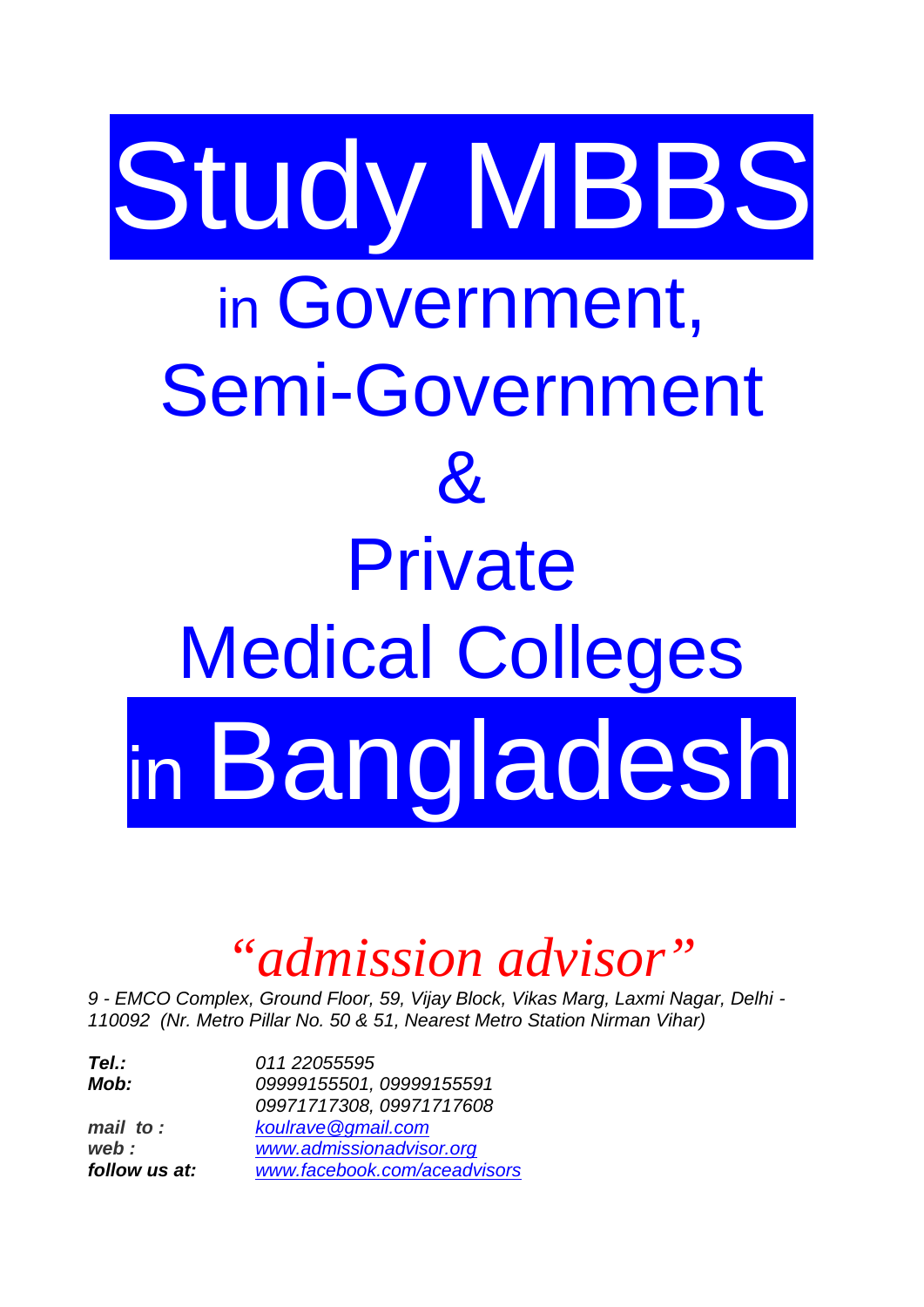# *Government Medical Colleges in Bangladesh*

- *Dhaka Medical College*
- *Sir Salimullah Medical College*
- *Mymensingh Medical College*
- *Chittagong Medical College*
- *Rajshahi Medical College*
- *MAG Osmani Medical College*
- *Sher-e-Bangla Medical College*
- *Rangpur Medical College*
- *Comilla Medical College*
- *Khulna Medical College*
- *Shheed Ziaur Rahman Medical College*
- *Dinajpur Medical College*
- *Shaheed Suhrawardy Medical College*
- *Pabna Medical College*
- *Noakhali Medical College*
- *Cox's Bazar Medical College*
- *Jessore Medical College*
- *Shaheed Nazrul Islam Medical College*
- *Kushtia Medical College*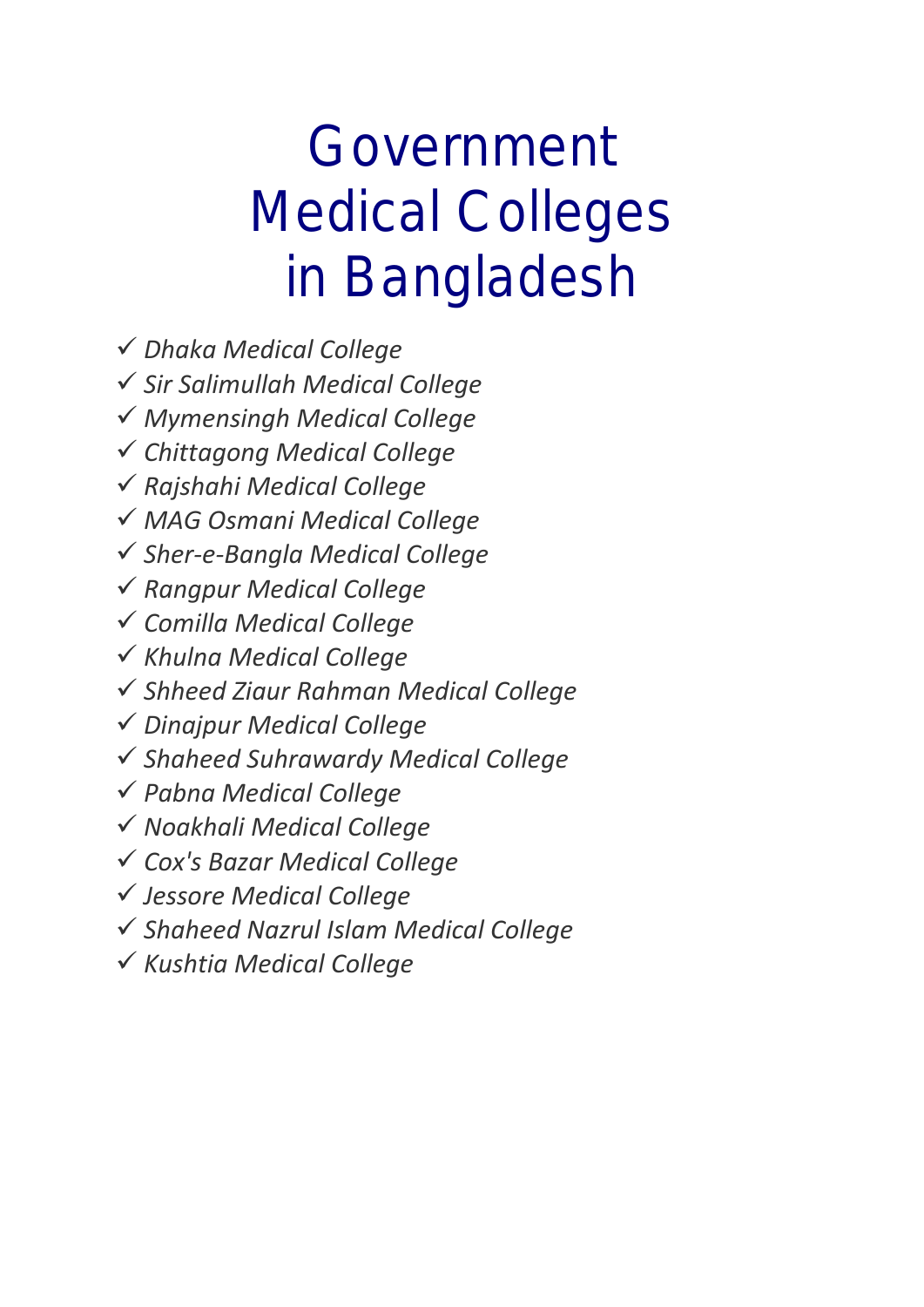### *Dhaka Medical College and Hospital*

*Dhaka Medical College aspires to produce elite citizens with a high standard of professionalism and profound commitment in an enabling environment to be able to give commendable leadership desired by all.*

*Introduction: Dhaka Medical College stands as an icon of our country. It started its journey in 1946 in a building, built in the light of colonial architecture in 1902m in the centre of the city between Dhaka University and Bangladesh University of Engineering and Technology (BUET) in the Ramna area. The majestic building now accommodates the famous Dhaka Medical College Hospital.*

*Dhaka Medical College has played a pioneering role in the development of medical science, health care delivery and in nation building activities of the country. The college boasts of a highly reputed array of intellectuals and academics. Its students are extremely talented with an intense affinity for gathering knowledge to attain excellence and deep sense of commitment to serve the nation.*

*The college began with an MBBS course admitted around 100 students each year. In 1982 post graduate courses were started with Diploma in Anaesthesiology and Gynaecology and Obstetrics. Later other post graduate diplomas in various disciplines were added. Masters degree courses in many disciplines were introduced from 2002. Presently 34 post-graduate courses are run by the college.*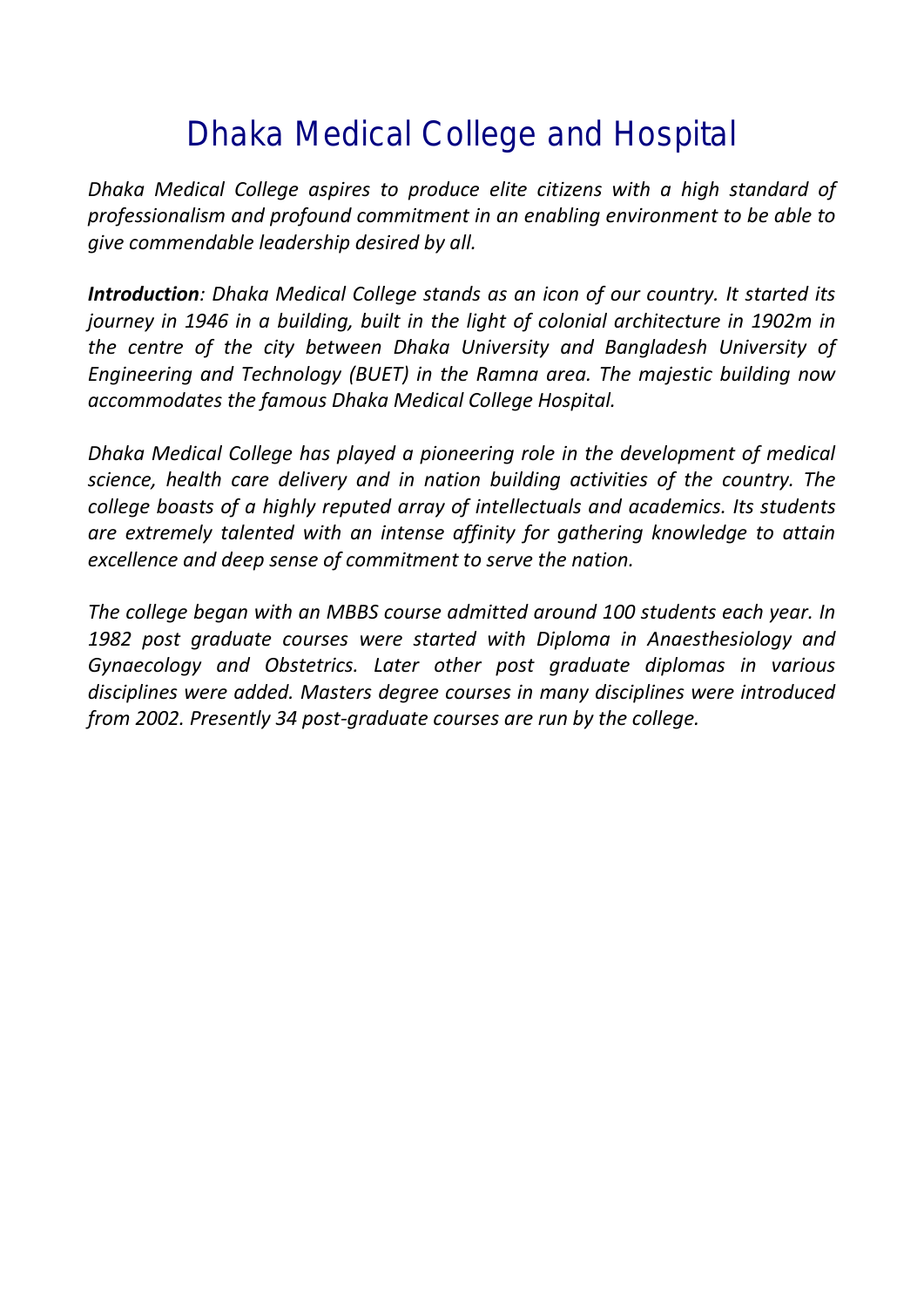### Sir Salimullah Medical College & Midford **Hospital**

*Sir Salimullah Medical College was established in 1875 as Dhaka Medical School in the old part of Dhaka city. Mitford hospital was a part of the school. Sixteen local kings and philanthropists helped in erecting the medical school building in 1889.*

*The school was made a medical college in 1962. To acknowledge the contributions of the Nawabs, the college was named after Nawab Sir Salimullah (1871-1915). Until 1957 the License of Medical Faculty (LMF) degree was offered from this college. During 1963-1972 condensed courses for MBBS degree was offered. In 1972 it was upgraded as a full fledged medical college and the first batch students for MBBS degree enrolled in 1973. The civil surgeon of Dhaka was in charge of both the college and the hospital until 1974, when a principal and a superintendent were appointed for the institutions. The superintendent was made the director of the hospital in 1984.*

*The college offers about 25 courses at the postgraduate level. It is located at Mitford Road, Babubazar, Dhaka, Bangladesh. The medical college consists of following departments: preclinical (anatomy, physiology, biochemistry, pharmacology), paraclinical (pathology, microbiology, forensic medicine, community medicine, pharmacology), clinical medicine (general medicine, psychiatry, neuromedicine, nephrology, cadiology, sexual-skin-and-venereal diseases), pediatrics, surgery (general surgery, orthopedic surgery, pediatric surgery, neurosurgery, cardiothoracic surgery), gynaecology and obstetrics, ophthalmology, otolaryngorhinology, anesthesiology and diagnostic (clinical laboratory, radiology and imaging).*

*The medical college possesses a 600-bed general hospital including OPD and IPD services in the above disciplines and an integrated emergency deptt.*

*175 students with pre-medical A-level education are admitted each year through open competitive examination for undergraduates. Students are awarded undergraduate MBBS degree after five years' study in college and hospital and three professional examinations (first after 1.5 years, second after 3.5 years and final after 5 years of admission) under the University of Dhaka.*

*Then, they do one year full residency training in the hospital to get registration for practicing medicine. It is one of the most prestigious medical college in South Asia. The undergraduate program of this college is recognized by General Medical Council of UK.*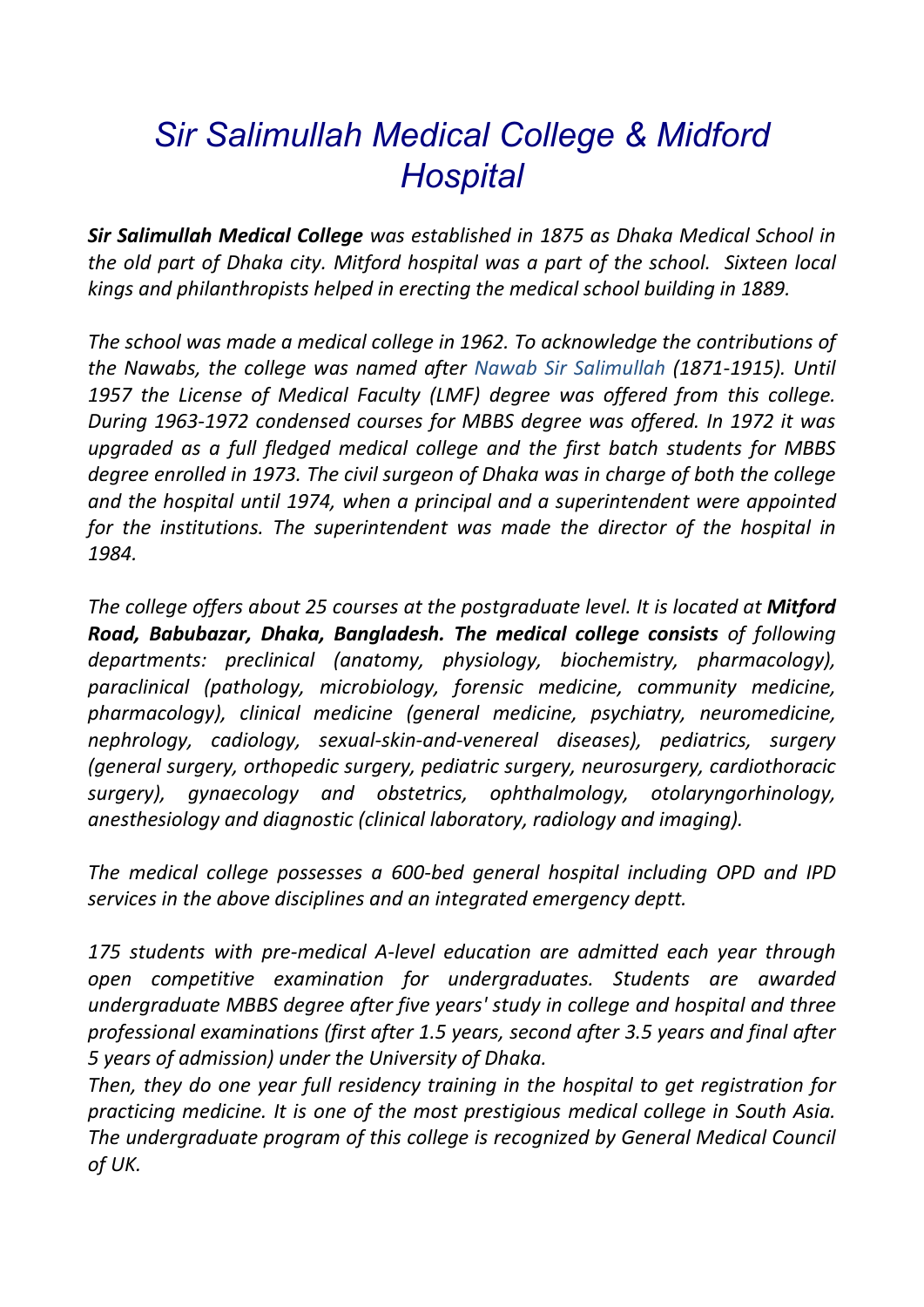*The medical college provides post graduate education in surgery, medicine, gynaecology and obstetrics. The degrees awarded are MD, MS and diplomas.*

*Mitford Hospital, established in 1820, named after Sir Robert Mitford, collector of Dhaka and a long-serving judge of the Provincial Court of Appeal. During his time, there was an alarming cholera epidemic; at the height of it 150 to 200 persons died daily in Dhaka. Medical facilities were inadequate. Mitford was distressed to see the suffering of the people. Before his death in England in 1836, he bequeathed the bulk of his property (about Rs 800,000) to the government of Bengal for benevolent works in Dhaka including building of a hospital.*

*The hospital, in addition to its wards, accommodated lecture halls, dissecting rooms, and an outpatient department. The hospital provides general as well as specialized services. It is a tertiary level hospital in the hierarchy of health in Bangladesh. It occupies an oblong area of about 12.8 acres (52,000 m2) of land on the river bank and the hospital complex comprises more than 14 blocks of no particular architectural significance but historically important and eventually of utilitarian character. Most of the blocks were originally single-storied and now have been raised four- to 10-stories. The hospital provides indoor and outdoor treatments as well as pathological and diagnostic services. It serves about 2,500 outdoor patients daily. Though as of 1999, the hospital had 600 beds (of which 240 are paying) but more than 1000 indoor patient remain in the hospital most of the time.*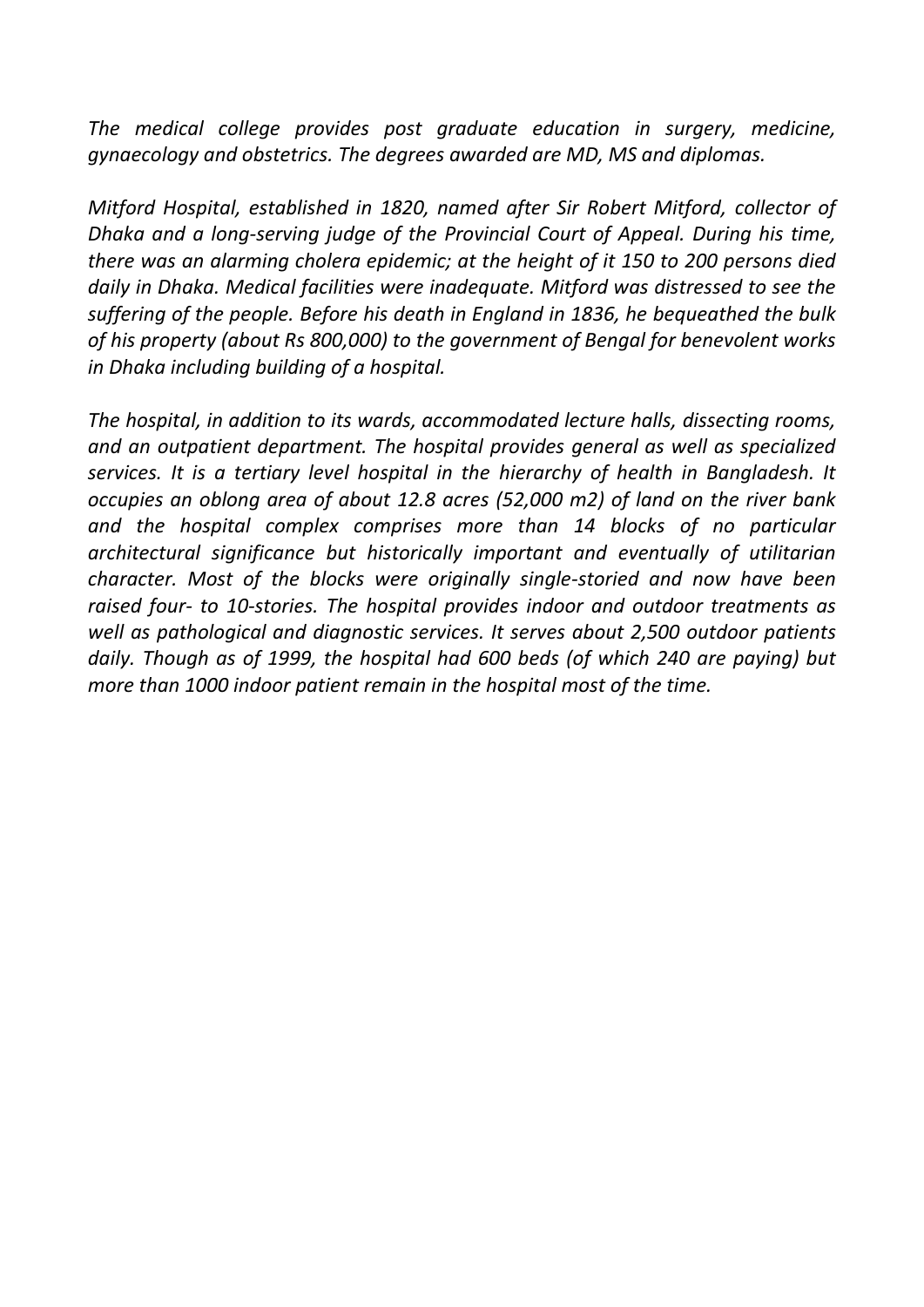### Mymen Singh Medical College & Hospital

*During the later part of British India, it was felt that the people of the north eastern region needed the services of qualified medical personnel. The then Campbell Medical School of Calcutta and Mitford Medical School of Dhaka were unable to cater the needs of the growing population. With this background the third medical school for the region, was established in 1924 in Mymensingh, by the Earl of Lytton, the then governor of Bengal. The Lytton Medical School was to run a four-year course of Licentiate of Medical Faculty (LMF). This course of LMF continued till 1962, when it was upgraded to a five-year undergraduate medical course under Dhaka University and the school was renamed as Mymensingh Medical College.*

*Time line Milestones of Mymensingh Medical College Year Milestones 1924 Establishment of Lytton Medical School 1962 Upgrading of Lytton Medical School to Mymensingh Medical College1970Indoor service of Mymensingh Medical College Hospital started 1972 Shifting of college to the present campus 1979 Inception of department of Orthopaedics 1981 Inception of Family Planning Model Clinic in the hospital 1988 Inception of department of Cardiology1992Establishment of Centre for Nuclear Medicine and Ultrasound. Microbiology and Biochemistry began their activities as separate departments In 2000 Diploma in Child Health (DCH) was started as the first postgraduate course. Inception of departments of Neuromedicine, Neurosurgery, Nephrology, Endocrine Medicine and Paediatric Surgery 200227 postgraduate courses (MD, MS, MPH, M Phil, Diploma) began to run under the auspices of the present government. Mymensingh Medical Journal was indexed in Index Medicus, MEDLINE and Pub Med and began to be available online throughout the world2003Internet was introduced and whole college came under a local computer network Admission.*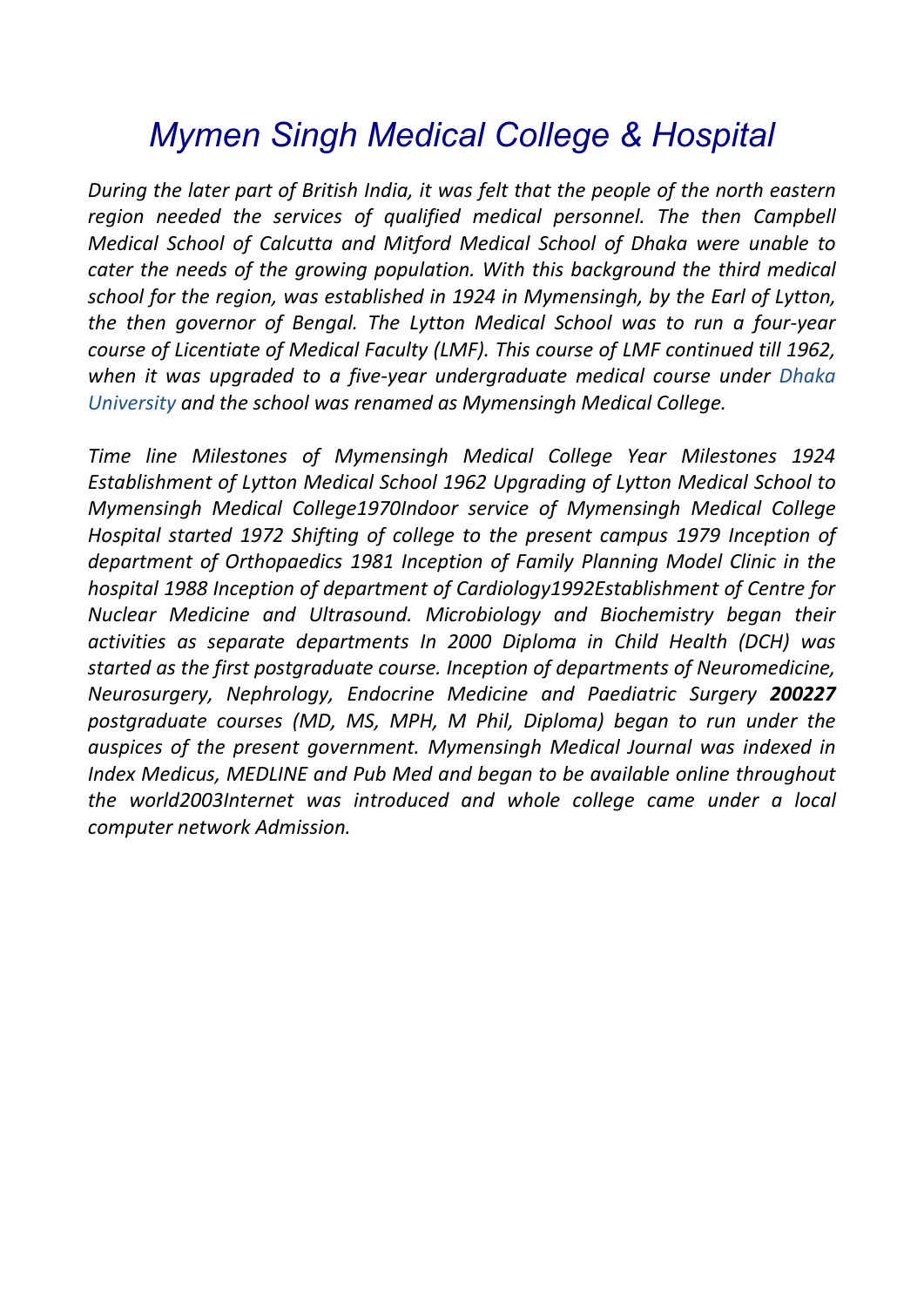### Dhaka Dental College & Hospital

*Dhaka Dental College (DDC) is the most prestigious dental college of Bangladesh. It has a 250 bed hospital named Dhaka Dental College & Hospital. It is the only one government dental college in Bangladesh.*

*Mission:- The Commitment and determination is to transform Dhaka to an international level as an educational hub and thereby to transform our country into an international level as comparable with the best.*

*Vision:- To provide the best education in each field to enable student to create a niche for themselves in their chosen profession. To ensure that students acquire adequate competence via self critical approach to integrated learned skills. To provide learned and competent Civil to the society to reform the society.*

*Location:- Dhaka Dental College and Hospital is located in the capital of People's Republic of Bangladesh i.e Dhaka.*

*Hospital: - It has a 250 bed Hospital. The institute is proud to have a fully Operational Dental O.P.D equipped with latest and sophisticated Equipment of modern dentistry, which includes electronically operated Hi-tech dental chairs, R.V.G machine, O.P.G machine etc. Over the years, The number of patients visiting the institutes Dental O.P.D for various dental treatments has steadily grown, due to its location advantage and nominal rate of treatment, the institute has sufficient has sufficient number of clinical material, essential required for aspiring dentists.*

*Canteen and Hostel:- The institute boasts of separate buildings for Canteen which provides good quality, hygienic, well balanced and serving warm food four meals a day. The canteen has a clean and well lit dining hall with modern designer seats. The institute has two separate, spacious and well ventilated hostel buildings for girls and boys.*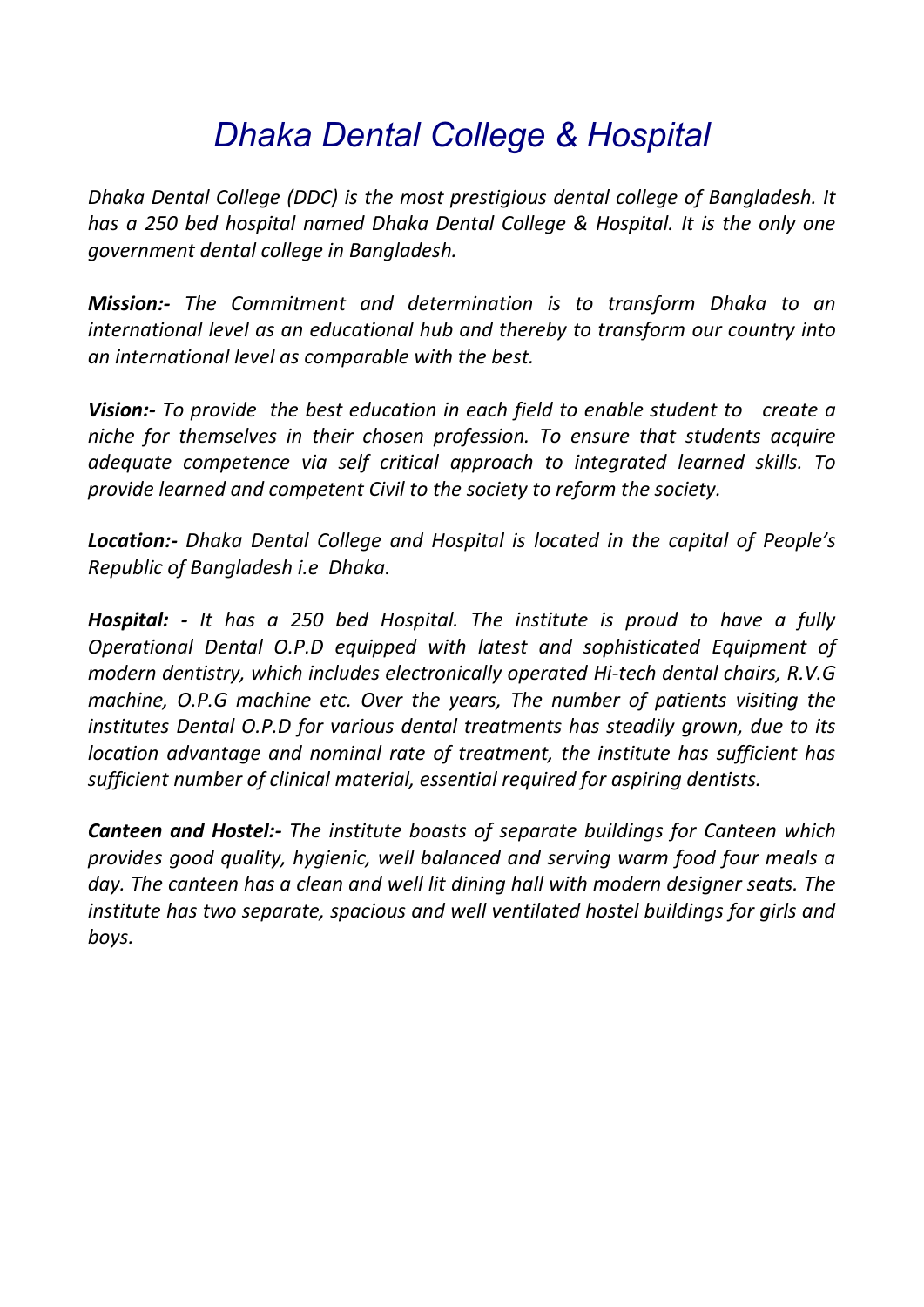### Shaheed Suhrawardy Medical College & Hospital

*Shaheed Suhrawardy Medical College was inaugurated on 6th May, 2006. It is the 14th Government Medical College in Bangladesh. This medical college is situated in the 'Zone of Medical Institution' at Sher-E-Bangla Nagar, Dhaka and is surrounded by NICVD, NIO, NIKDU, NITOR, NIMH and ICH.*

*The first batch of Shaheed Suhrawardy Medical College has been started on the session of 2005-2006 with 100 students who were migrated from different medical colleges. This institution is now one of the top medical college in Bangladesh in respect of the result of Professional Examination held under Dhaka University. A 375 bed Shaheed Suhrawardy Hospital is attached with this medical college as teaching hospital which will be converted into 500 bed hospital very soon.*

*Two hostel buildings have been built behind the hospital building. A new eight storied medical college building is under construction for the increased demand of the lectures, tutorial and practical rooms as well as teachers accommodations. The decorated red colored building construction work will be finished very soon and the whole medical college campus will be shifted from the old building to new one.*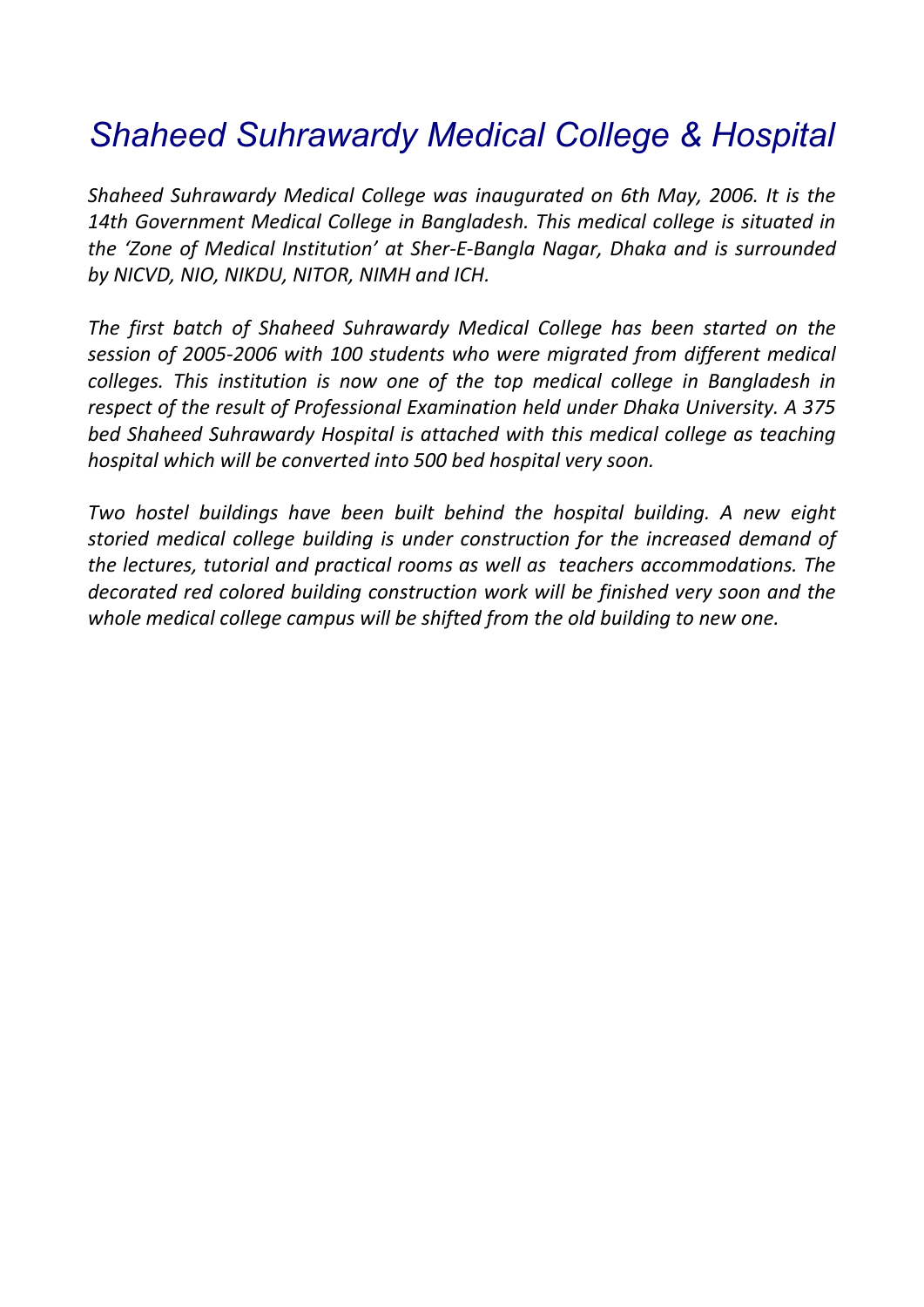### Sher-e-Bangla Medical College & Hospital

*Sher-e-Bangla Medical College (SBMC), is one of the most reputed government medical college in Bangladesh. SBMC was established in 1969 and is run under the administration of the University of Dhaka. It was named after A. K. Fazlul Huq, known by his nickname of "Sher-e-Bangla" which means Tiger of Bengal", a leading Bengali statesman and former prime minister of Pakistan in the first half of the 20th century, who's endless efforts helped to establish this unique institution.*

*The college started functioning in 1968 as Barisal Medical College, though the foundation stone was laid in 1964. It was renamed as Sher-e-Bangla Medical College after the name of late Sher-e-Bangla AK Fazlul Huq hailing from Barisal.*

*The college is governed by the medical deanery of the University of Dhaka; recognised by the Bangladesh Medical and Dental Council. The General Medical Council (GMC) of UK recognises the MBBS degree obtained by the students of this college. About 180 students are admitted by a nation wide competitive entry exam every year. The admission examination is conducted by Director General of Health Services (DGHS), Bangladesh. 38 foreign students from Nepal, India, Pakistan, Palestine, Sudan and Somalia are studying in the college under SAARC student exchange programme. Campus Sher-e-Bangla Medical College located in the south eastern part of Barisal town on the bank of river Kirton khola. The college has an area of about 33 ha. Student dormitories, nursing institute, nurses' training institute, dormitory for staff nurses, and residences of teachers are situated on the campus.*

*There are three hostels for male students and two for the female students. Male and female intern doctors have one hostel each.*

*It has a Hospital with 500 beds having indoor and outdoor facilities. The head of the hospital is a director. The hospital entertains about 30,000 patients annually. There are 296 nurses, 25 medical technologists and 17 pharmacists in the hospital. One deputy director, one store officer, one administrative officer and 470 auxiliary staff assist the director in the management of the hospital.*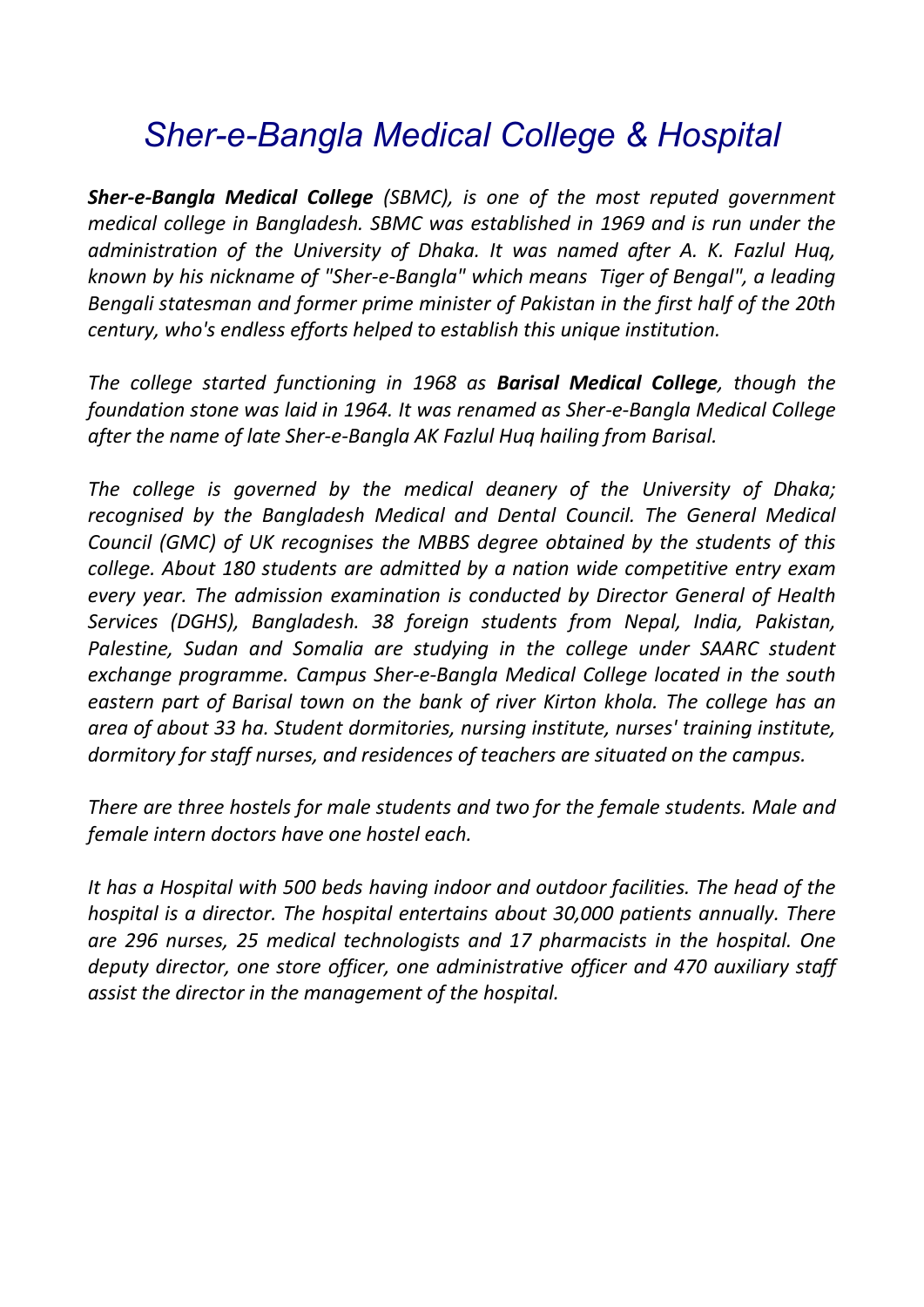### *Chittagong Medical College & Hospital*

*Chittagong Medical College is a government medical college in Bangladesh, established in 1957. The college was founded by the former Prime Minister Hossain Shahid Sohrawardy. Now CMC is a center of excellence for the medical studies in undergraduate and postgraduate level and also in rendering specialized hospital services to the common people.*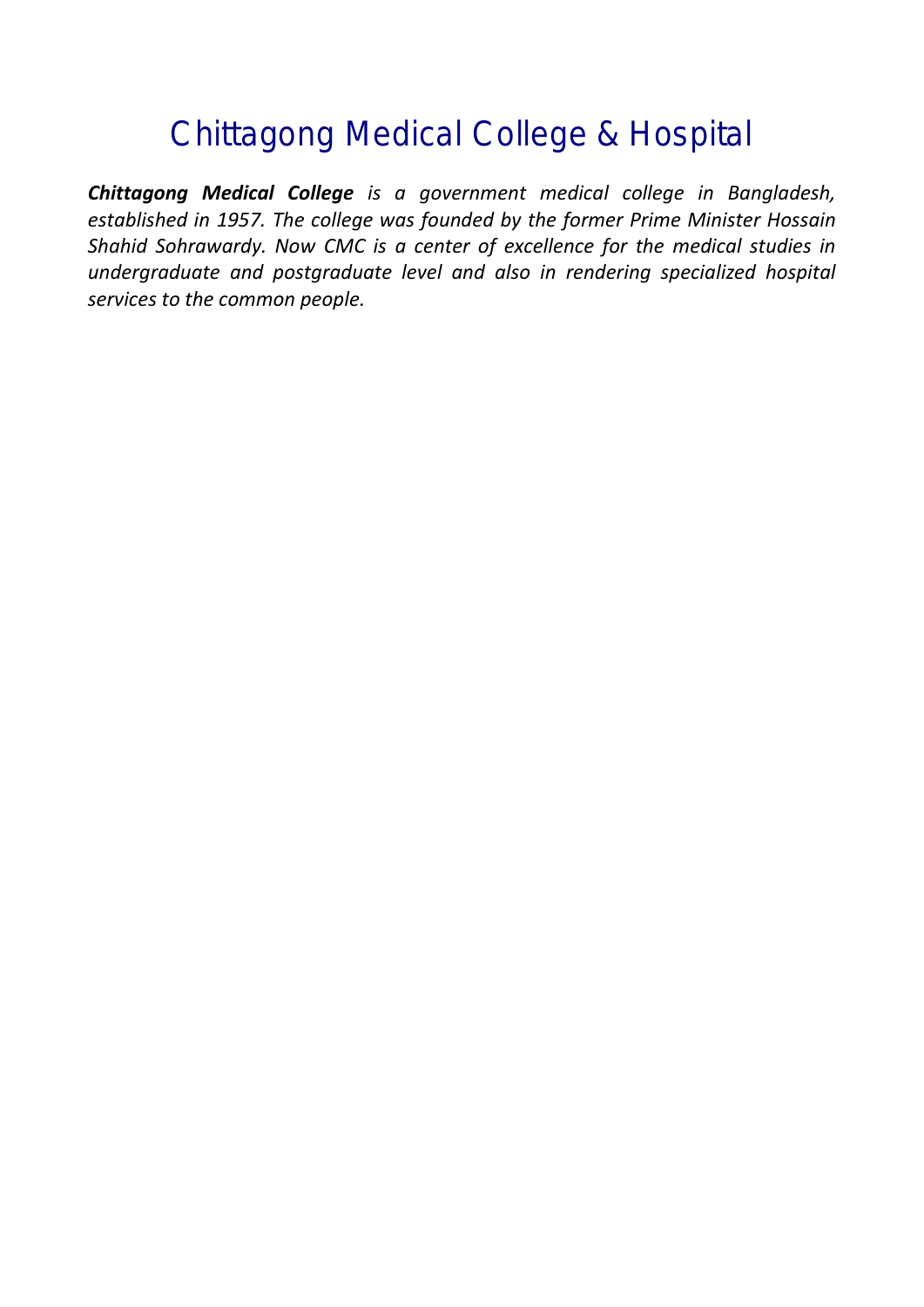# *Private Medical Colleges in Bangladesh*

- *Tairunessa Memorial Medical College, Dhaka City*
- *Bangladesh Medical College Dhan Mondi, Dhaka*
- *Dhaka National Medical College (located at the heart of Dhaka City), Jhonson Road, Dhaka*
- *Holy Family Red Crescent Medical College (Semi Govt.), Eskaton Garden Road, Dhaka*
- *Medical College for Women and Hospital (Near Airport)*
- *Ibrahim Medical Colleg, Berdem , Shahbagh, Dhaka*
- *Ad Din Womens Medical College, Main Dhaka*
- *Jahurul Islam Medical College, Bajitpur, Kishoreganj (135 km from Dhaka City)*
- *Ibn Sina Medical College, Heart of Dhaka*

*Other Private Medical Colleges under Dhaka University*

- *Community Based Medical College, Near Mymen Singh, Dhaka*
- *Kumadani Medical College for Women, Mirzapur*
- *Enam Medical College, Dhaka*
- *International Medical College, Dhaka*
- *Prime Medical College, Rangpur*
- *Khwaja Younis Medical College, Siraj Gong*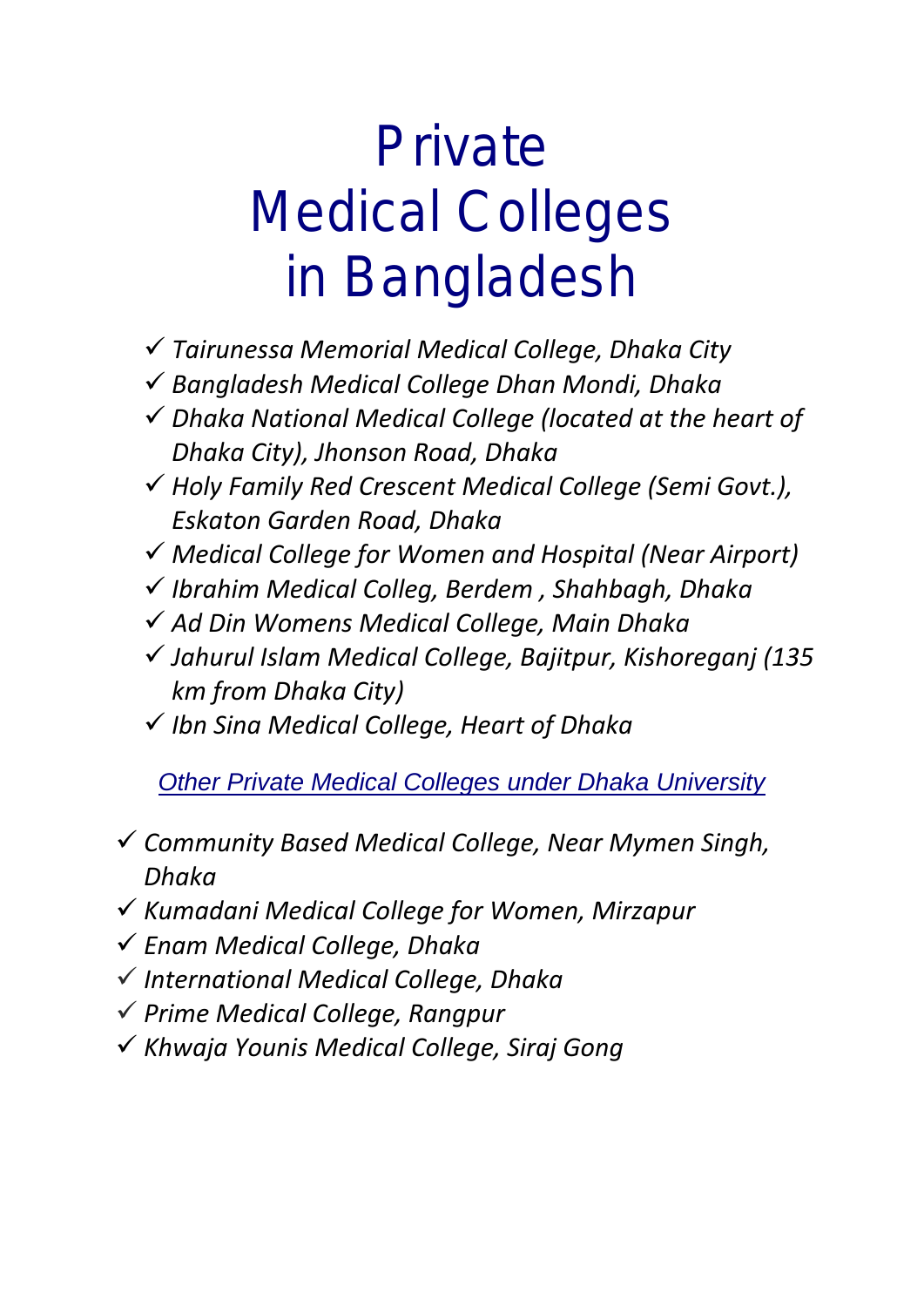### *Medical College for Women & Hospital*

*Medical College for Women and Hospital (MCW&H) is one of the top and first private medical college of Bangladesh exclusively for women. It has currently two academic campuses, one in Sector - 1, Uttara, Dhaka and another in Uttarkhan, Uttara, Dhaka. The College is affiliated with the Dhaka University as a constituent college. The concept of a Medical College exclusively for women is not a new one, particularly in our socio-cultural background. There are examples of such medical colleges in neighbouring countries.*

*The society for the enhancement of technical education in the female population the Bangladesh Government has already taken positive steps in the field of teachers training in education sector. At sen present the female quota of admission in medical colleges is far too low and as such many a talented girls could not be admitted in this noble profession.*

*Moreover there are conservative families who want to educate their children in an atmosphere like this.*

#### *Fee Structure:- (Foreign Students)*

- *a) Admission fee and donation amount of US\$ 15,500/- (Fifteen thousand Five Hundred US Dollar) at the time of admission.*
- *b) Tuition fee for the 1st year and development fee amount of US\$ 9,500/- (Nine Thousand Five hundred only) will have to pay with in 03 (three) months after admission by March.*
- *c) Tuition fee for the subsequent years @US\$ 5,500/- (Five thousand Five Hundred US \$ only) per year.*
- *d) Hostel accommodation fee approximately @ US\$ 144/- (One hundred and forty four US\$ only) per year. (Hostel Charges as per local students if other special facilities are not provided).*
- *e) Admission processing and handling Charges @ US\$ 100/- (Hundred US\$ only), RFST (Residential field station training fees) US\$ 250/- (Two hundred and fifty US \$ only).*
- *f) If she fails in the final MBBS exam. will have to pay US\$ 800 (Eight hundred US\$ only) for each attempt in all subject and US\$ 267 (Two hundred and sixty seven US \$ only) for each subject.*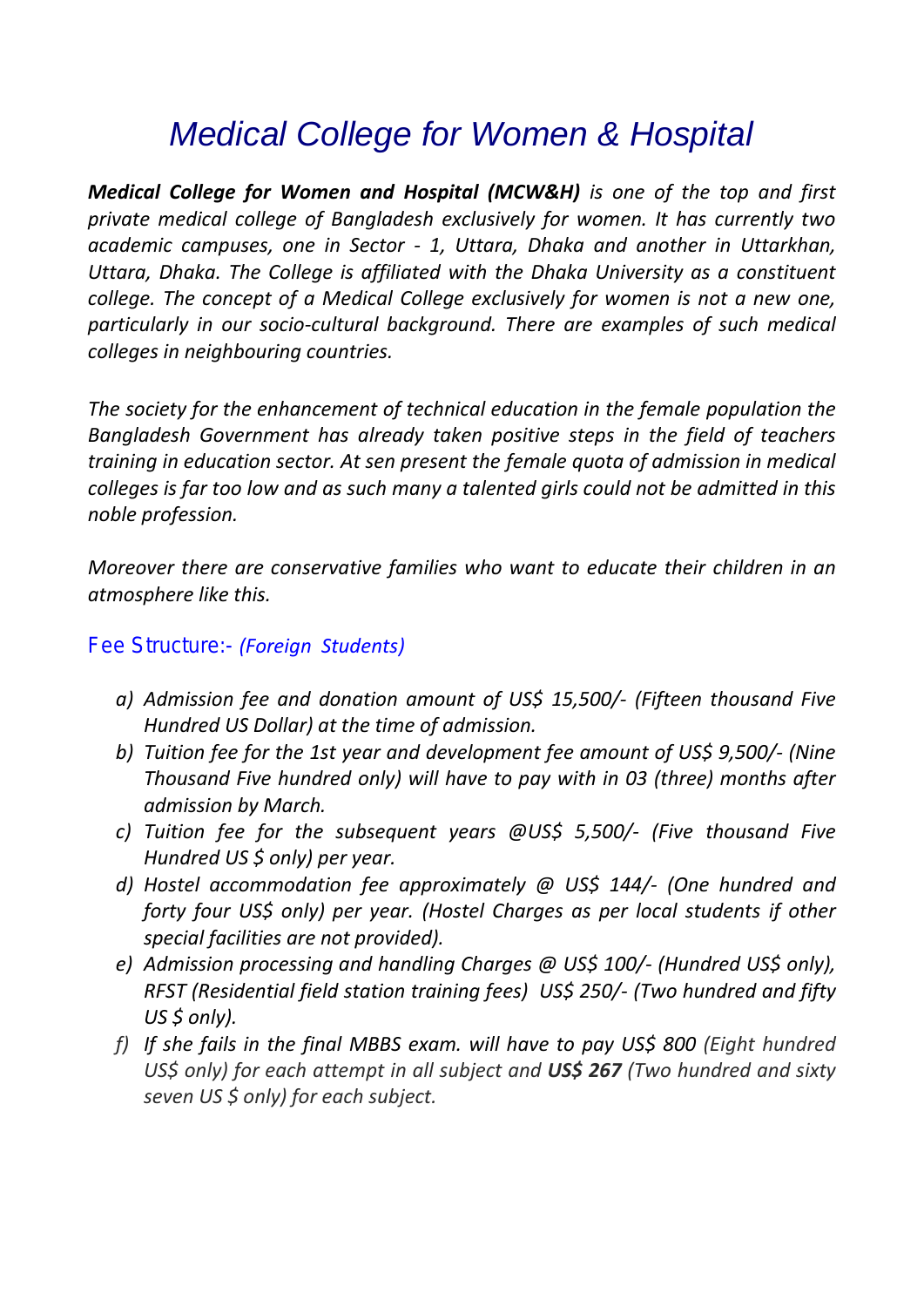### *Bangladesh Medical College & Hospital*

*This is an A-Grade College, located in the prime location of Dhan Mondhi Dhaka, the center of city. The College is recognized by the Bangladesh Medical and Dental Council since 1986. BMC has been enlisted in the World Directory of Medical Schools effective 1995 published by World Health Organization which entitles the graduates of BMC recognition all over the world. Graduates of BMC are eligible for limited registration with the General Medical Council of United Kingdom. They are also eligible to take the United States Medical License Examinations (USMLE).*

#### *Fee Structure:-*

*1) Total US\$ 40,000/- (Forty thousand US dollar only) for academic duration. Tuition fee is US\$ 1500/- (one thousand five hundred) only of six months schedule.*

*2) During Admission:*

- *a) College development fee*
- *b) Admission fee*
- *c) Revenue expenditure*
- *d) Session charge*
- *e) equipment maintenance fee*
- *f) Internship fee*
- *g) Miscellaneous*
- *h) Caution money (Tk.10,000/- (refundable)*

#### *Total US\$ 20,000/- (Twenty thousand US dollar only).*

- *3) Rest of US\$ 20,000/- (Twenty thousand US dollar) to be paid in four equal instalments at the end of each year.*
- *4) Hostel fees: US\$ 150/-(One hundred fifty dollar only) per month.*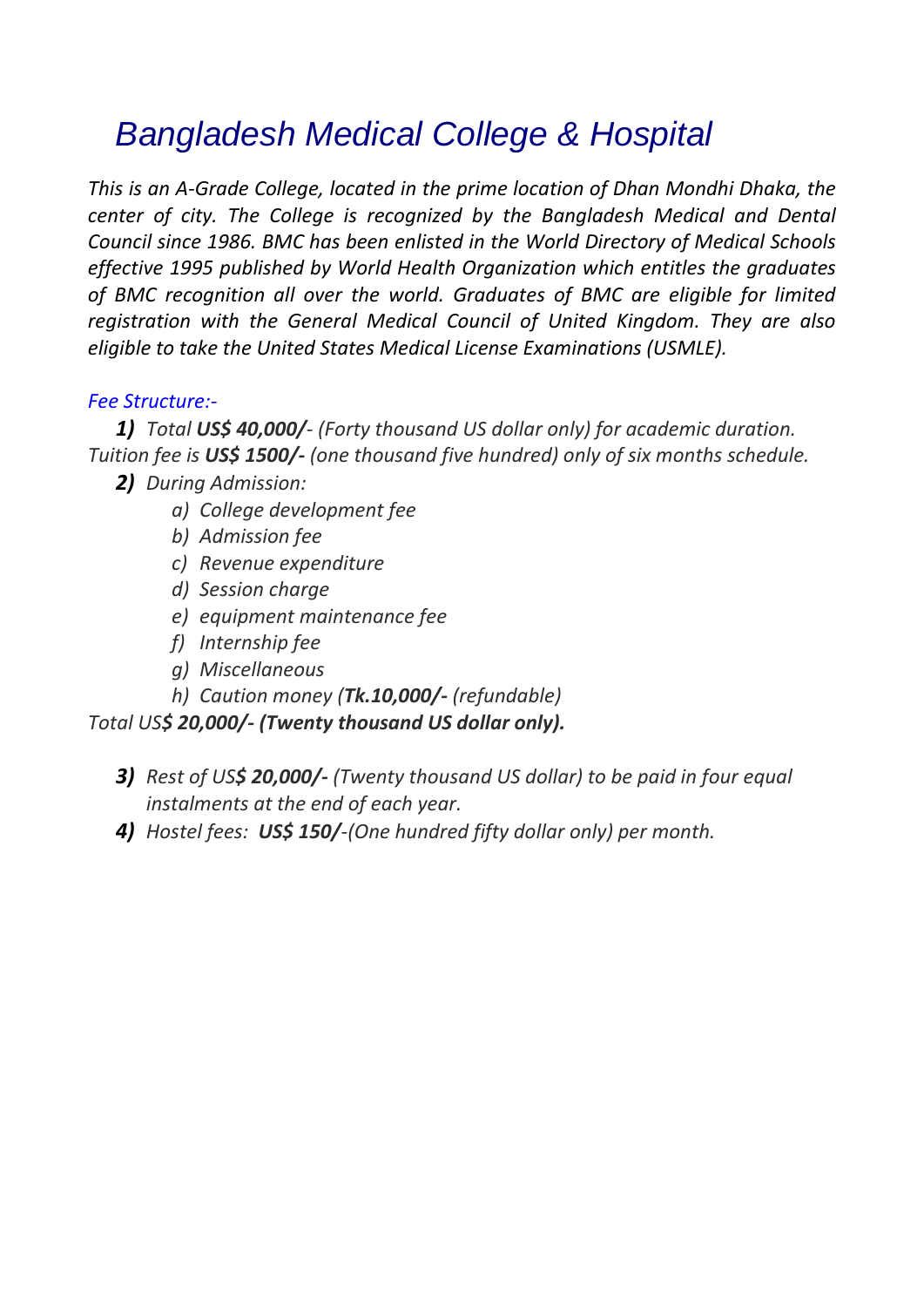### *Dhaka National Medical College & Hospital*

*The Dhaka National Medical College inherits her glorious predecessor the Dhaka National Medical Institute, which was established in 1925 as a part of Non- Cooperation Movement of the Indian Sub-continent against the British Colonial Rule organized jointly by the Indian National Congress and the Indian Muslim League under the Leadership of Mahatma Gandhi, Mawlana Muhammad Ali and Mawlana Sawkat Ali.*

*Along with other programmes the Non-Cooperation Movement urged upon the People of the sub-continent to boycott educational institutions established and administered by British Govt. and to establish National Schools, Colleges and Institutes for modern scientific education by the local people themselves.*

*Accordingly two Medical Schools were established in the then Bengal Province for producing National Doctors of modern medicine. One such Medical School was at Calcutta, named Calcutta National Medical Institute and the other at Dhaka, named Dhaka National Medical Institute.*

#### *The Institute consisted of:*

*1. A four year medical course on modern scientific medicine (LMF) after Matriculation.*

*2. A general Hospital for medical services to the local people.*

*In 1958, the 4 years medical course (LMF) was closed by the then Provincial government of East Bengal to be replaced by 5 year medical degree course (MBBS) after I.Sc.*

*The Dhaka National Medical Institute could not open the 5 year medical degree course (MBBS) due to non-cooperation by the then Pakistan Govt. Body was formed for the Institute Hospital under the chairmanship of Mr. M. Sirajul Islam MPA for the smooth administration and development of the hospital. Mr. M. Sirajul Islam took active initiative to take the donation of twenty five lac takka from Bangladesh Assistance Society of India.*

*A rule was made by the Govt. of Bangladesh for the Dhaka National Medical Institute Hospital (DNMIH) that a Management Board will be formed henceforth for every four year of its proper administration and a yearly financial grant will be allotted for the hospital according to the need assess by the Ministry of Health & Family Welfare, Govt. of Bangladesh.*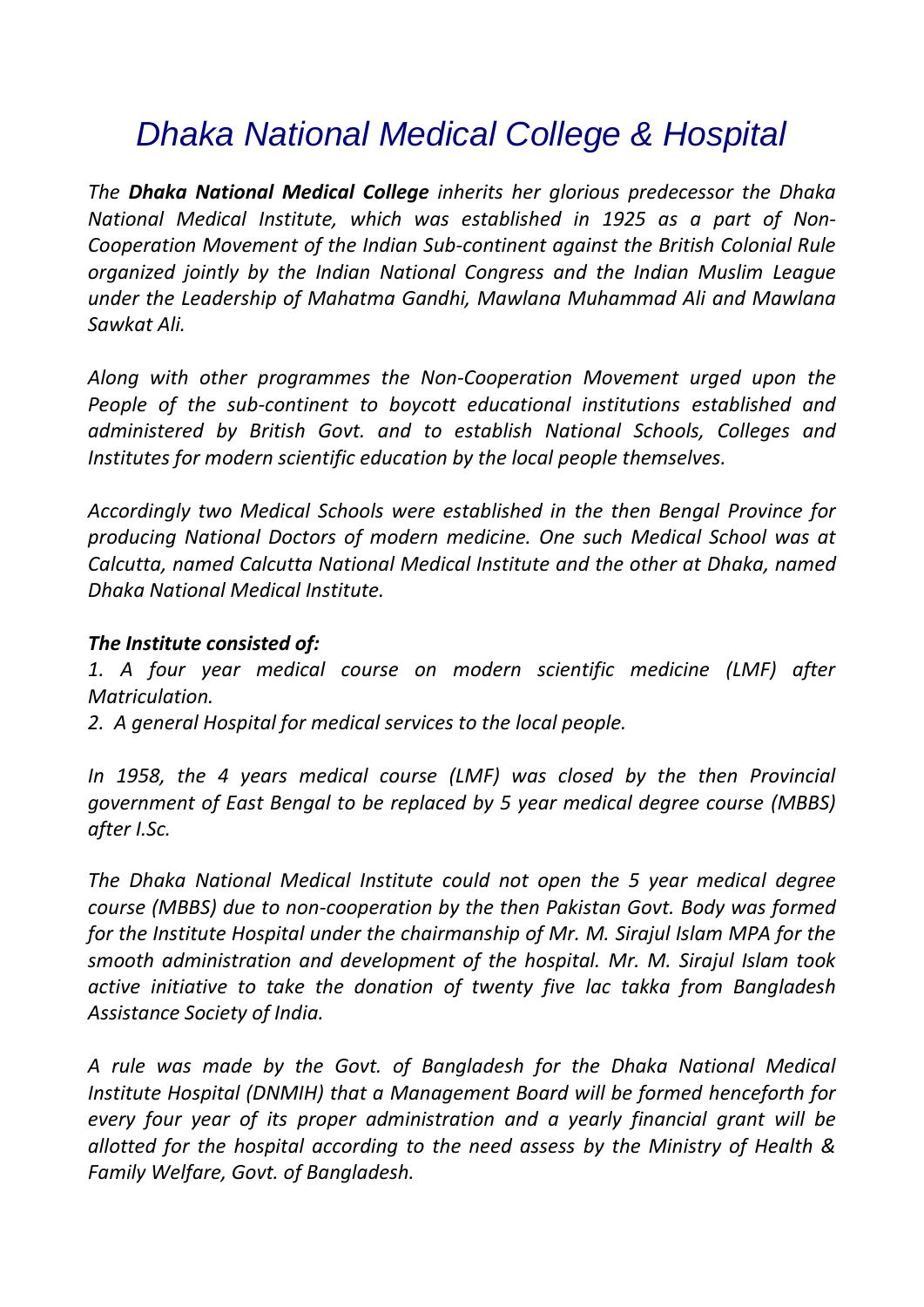*From the very beginning the Governing Bodies and the Management Boards of the Dhaka National Medical Institute Hospital proposed and moved for re-establishing one Medical College with the DNMIH. At last in 1994 under dynamic leadership of the then chairman of the Management Board of the DNMIH Mr. Sadeque Hossain Khoka MP, the long expected Dhaka National Medical College came into existence.*

### *Fee Structure*

*1. Admission fees (one time) US\$ 27,170/- (Twenty seven thousand one hundred seventy only.)*

*2. Monthly tuition fees for 18th months - US\$ 200 (Two hundred only).*

*3. From 19th month on wards US\$ 250 (per month)*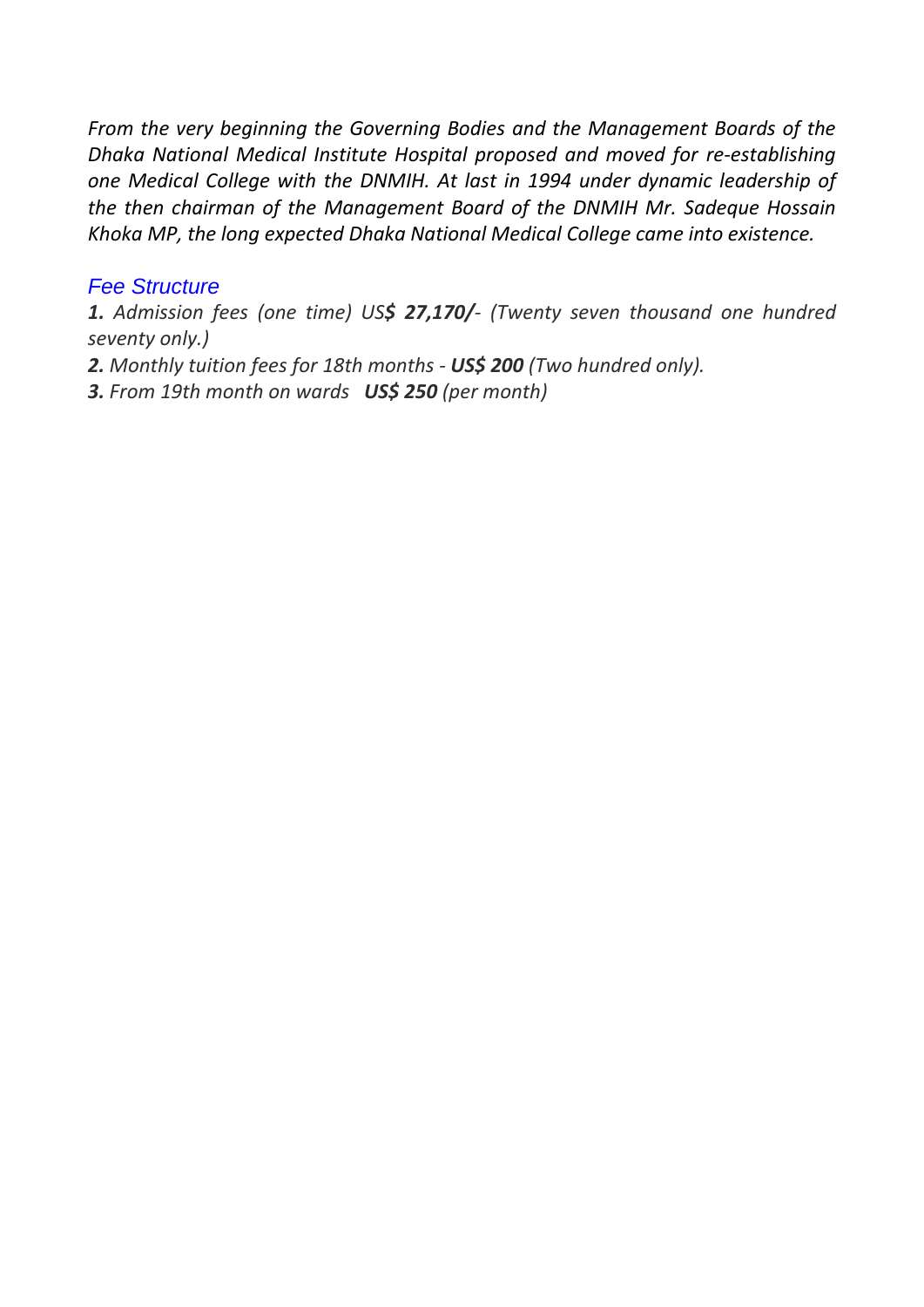### *Holy Family Red Crescent Medical College*

*The Holy Family Red Crescent Medical College (HFRCMC) is established in the year 2000 with an objective to meet up the lack of medical graduates in the field of medical science. This medical college is a project of Bangladesh Red Crescent Society (BDRCS) and run under its authority and control. It starts its journey with 50 students during the school year 1999-2000. Presently this medical College has 528 students and 3rd batch has already qualified as doctors and undergoing internship training at Holy Family Red Crescent Medical College.*

*The Holy Family Red Crescent Medical college (HFRCMC) performed excellent result in the 3rd professional MBBS examination in the year 2002 and also on the subsequent years among all the Medical Colleges under Dhaka University due to its skilled management system, latest educational instruments, and well trained teaching staff. The Holy Family Red Crescent Medical College has a separate Governing Board and a College Academic Council with respective powers and functions as enumerated in the constitution of the college. The said Governing Board and College Academic Council however function within the limits of their powers and administrative, financial and other jurisdiction set by the managing Board of the BDRCS. It follows the courses and curriculum of MBBS course as lay down by Dhaka University and Bangladesh Medical and Dental Council (BMDC). Government of Bangladesh regulates the rules regarding admission of students and criteria of qualifications. The professional examinations are conducted by Dhaka University and certificates of MBBS degree are awarded by Dhaka University.*

#### *Fee Structure*

- *1. Admission Fee (at the time of admission): US\$ 25,000*
- *2. Tuition Fee Per month (up to 1st Professional examination): US\$ 400*
- *3. Tuition Fee monthly till passing the final Professional MBBS Exam: US\$ 500*

*You Have to pay at the time of admission US\$ 25,400 by TT/DD/ Pay order in the favour of Holy Family Red Crescent Medical College, 1, Eskaton Garden Road, Dhaka, Bangladesh.*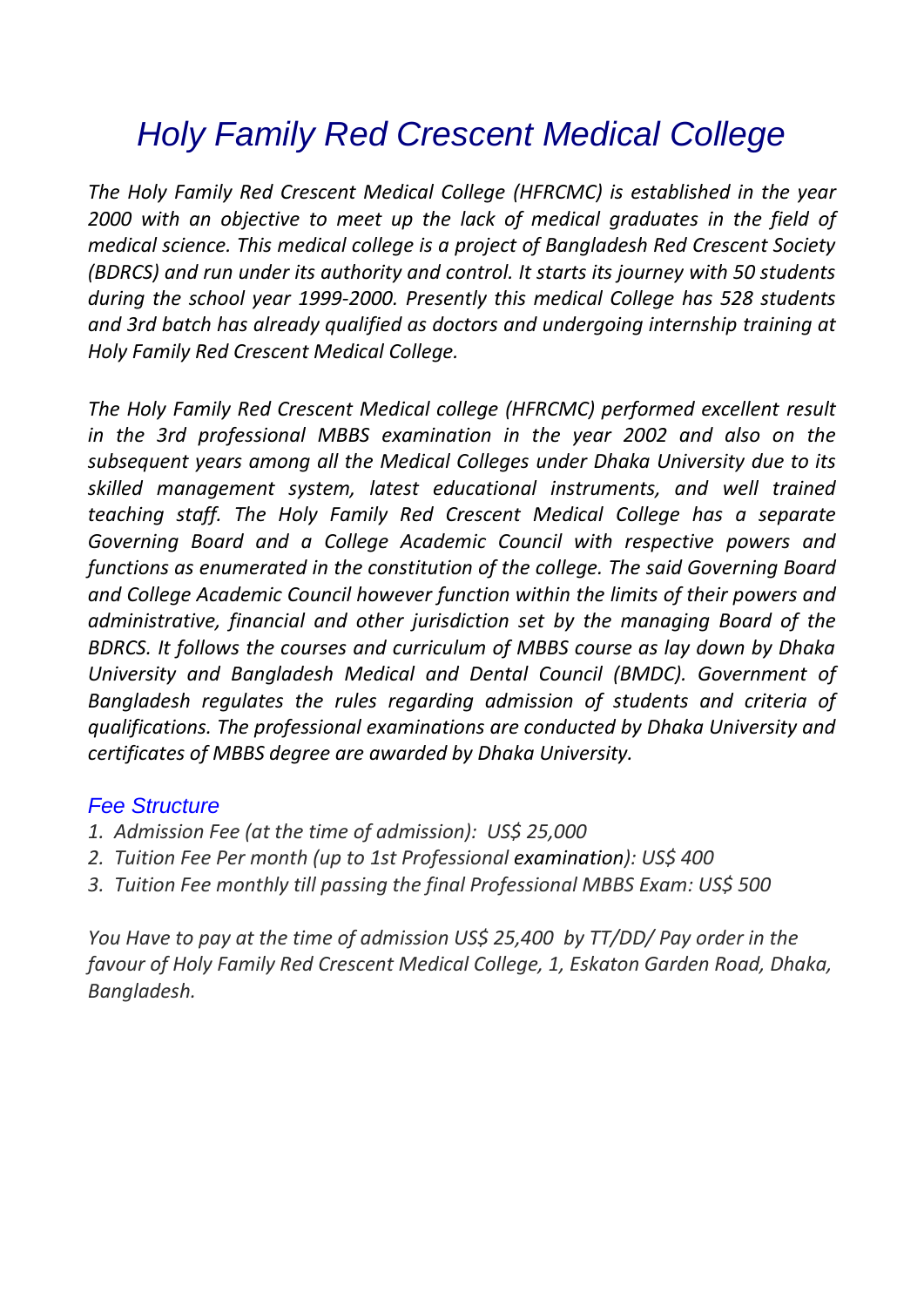### *Tairunnesa Memorial Medical College*

*Tairunnessa Memorial Medical College is an institution of Tairunnessa Memorial Medical Centre Limited. Since its inception, Tairunnessa Memorial Medical Centre has been playing an important role in developing human resources for health in Bangladesh. With the initiative of its Founder Chairman M. Shamsul Hoque, it started its journey with a small out patient department, at Konia, Gazipur which over the years has turned into an impressive prestigious hospital and research complex - TMMC Hospital, with 375 bedded multidisciplinary hospital complex - has been recognized nationally and internationally as a centre of excellence for heart diseases and research. To maintain the reputation of TMMC Medical Centre in the field of higher education and research and to remain in the forefront of health care services.*

#### *Fee Structure:*

| 1. At the time of admission | US \$ 14,000 |
|-----------------------------|--------------|
| 2. 2nd Instalment           | US\$ 5,000   |
| 3. 3rd Instalment           | US \$ 3,000  |
| 4. 4th Instalment           | US \$ 3,000  |
| 5. 5th Instalment           | US \$ 3,000  |
| 6. 6th Instalment           | US \$ 3,000  |
| 7. 7th Instalment           | US \$ 3,000  |
| 8. 8th Instalment           | US\$ 2,000   |
|                             | US \$36,000  |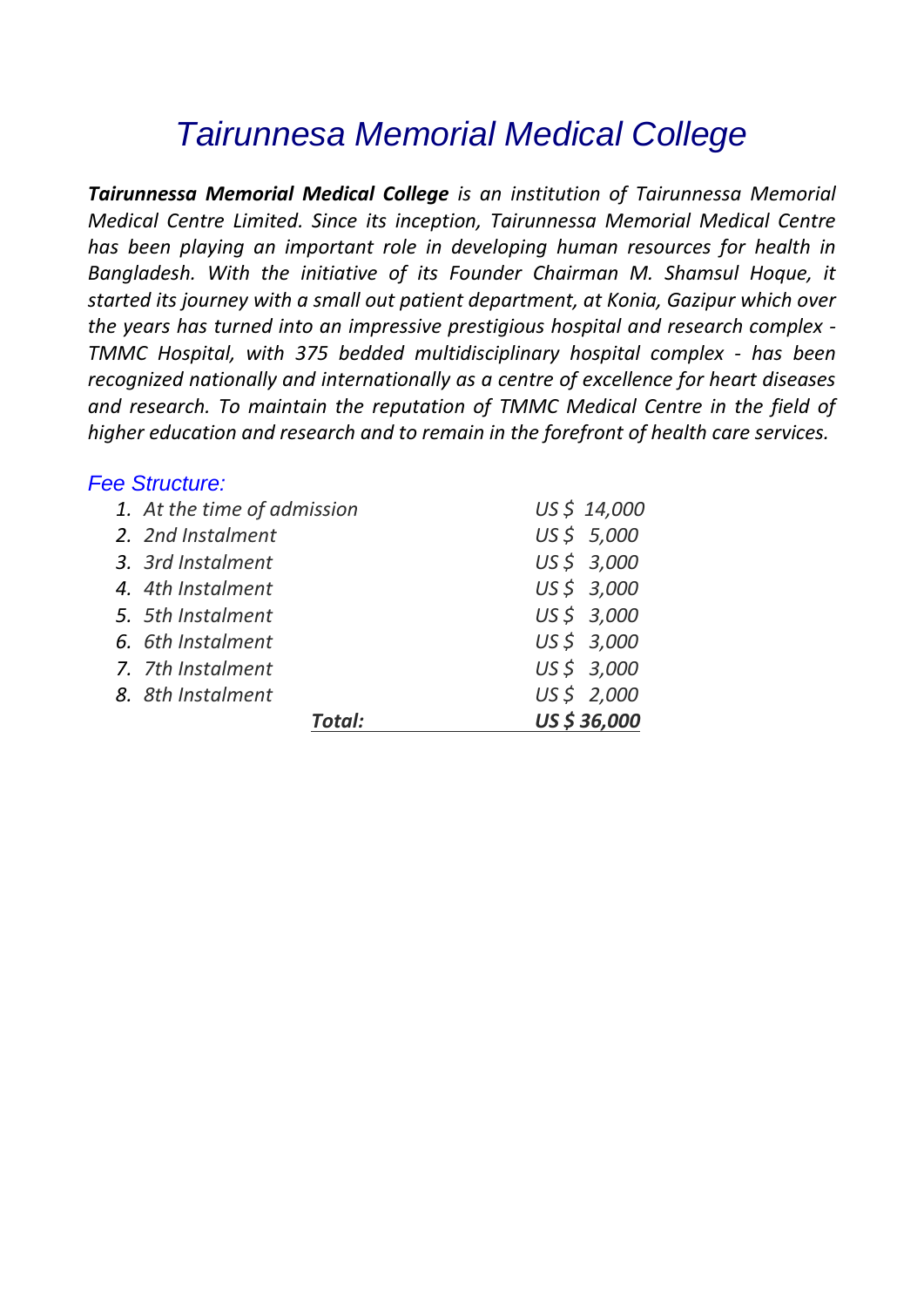### *Jahrul Islam Medical College & Hospital*

*Jahurul Islam Medical College, the Hospital and the Nurse Training Institute have been established under the Aftab–Rahima Welfare Trust as a conglomerate offering medical education & research, hospital care as well as training in nursing services. The complex is situated in Bhagalpur village of Bajitpur thana of Kishoregonj district. The great philanthropist of this area Late Mr. Jahurul Islam is the founder of these organizations in his native land.*

*Bhagalpur – Bajitpur is about 110 km north – east of Dhaka city. It is connected by Egaro Shindur Express train and has excellent road connection with the Capital. In either way, Bhagalpur can be reached within three hours only. In the first phase in 1989, a 250 bed hospital was put into service. It is equipped with most modern instruments and facilities, offering round the clock services including emergencies, for indoor as well as outdoor patients.*

*At present there are 390 beds covering all the departments of a general tertiary level teaching hospital. In its final and ultimate phase of completion, the Hospital will have 500 beds to provide management and services of all aspects of medical, surgical or emergency requirements.*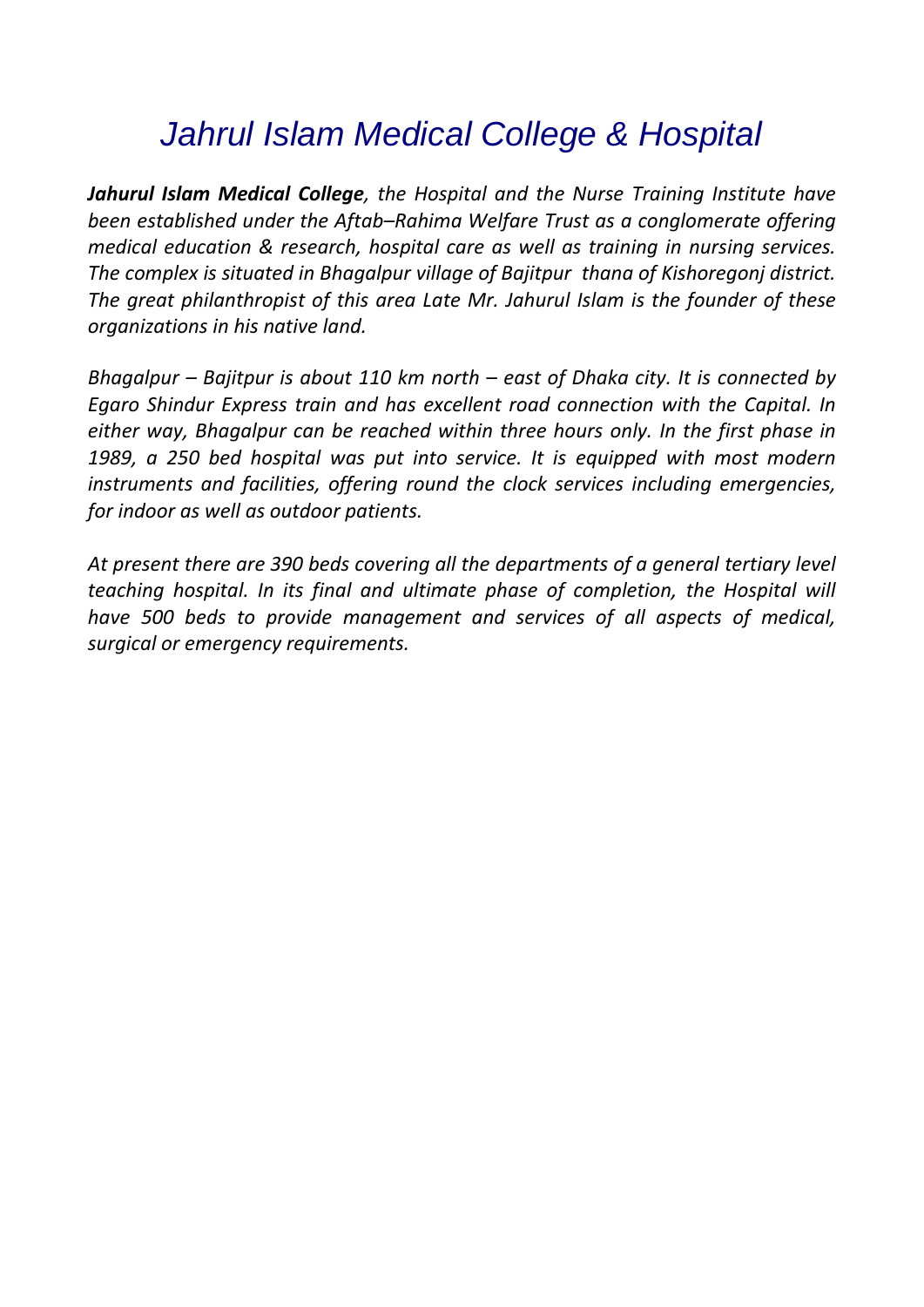### *Ibnesina College and Hospital*

*Established in 2005 and accredited by regulatory authorities and affiliated to University to Dhaka.*

*Total number of students is 450.*

*It has 104 faculty members in 13 departments.*

*Upto 2012 about 100 students complete M.B.B.S degree from this college.*

### *Hospital*

*It is a general hospital with 250 beds, 5Ots.*

 *Patient gets service in this hospital by minimum cost compare to other hospital of the city.*

 *Every year 10,000 outdoor patients receive service from this hospital. About 1000 patients get free treatment every year.*

*Ibn Sina Hospital Dhanmondi was founded in July 1983. The hospital is situated in Dhanmondi away from all the commotion of Dhaka City. This hospital has all necessary preparations to treat any patient with modern facilities.*

 *It is a general hospital with 0 beds, 5Ots, ICU NICU, HDU and Dialysis services.*

 *Physicians from following specialty are serving the patients: Medicine, Nero Medicine, Gastroenterology, General Surgery, Brain and Spine Sugery, Knee Surgery, Orthopedic Surgery, Colorectal Surgery, Urology, Gynae and Obstratic.*

*Every year 24,000 indoor patients receive services from this hospital.*

### *Ibn Sina Medical College (Fee Structure)*

### *Total amount: - Us \$ 34,000 (thirty four thousand US\$ only)*

*Including admission fee, development fee, session charge, Tuition fee, other charges an US\$ 3000 accommodation fee for the 05 years MBBS course as per following payment schedule:*

*1. At the time of admission US\$ 12000 (Twelve thousand US\$ only).*

*2. IInd Instalment before 31 January US\$ 5000 (Five thousand US\$ only)*

*3. IIIrd Instalment be deposited before 3 June US\$ 8000 (Eight thousand US\$ only)*

*4. IVth Instalment should be deposited before December US\$ 2000 (Two Thousand US\$ only.)*

*5. Payment should be done every 6 months US\$ 1250 (One thousand two hundred fifty x US\$ only) from January 2015.*

*The number of instalments is 08. US\$ 1250\*8= US 10000 (Ten thousand US\$ only).*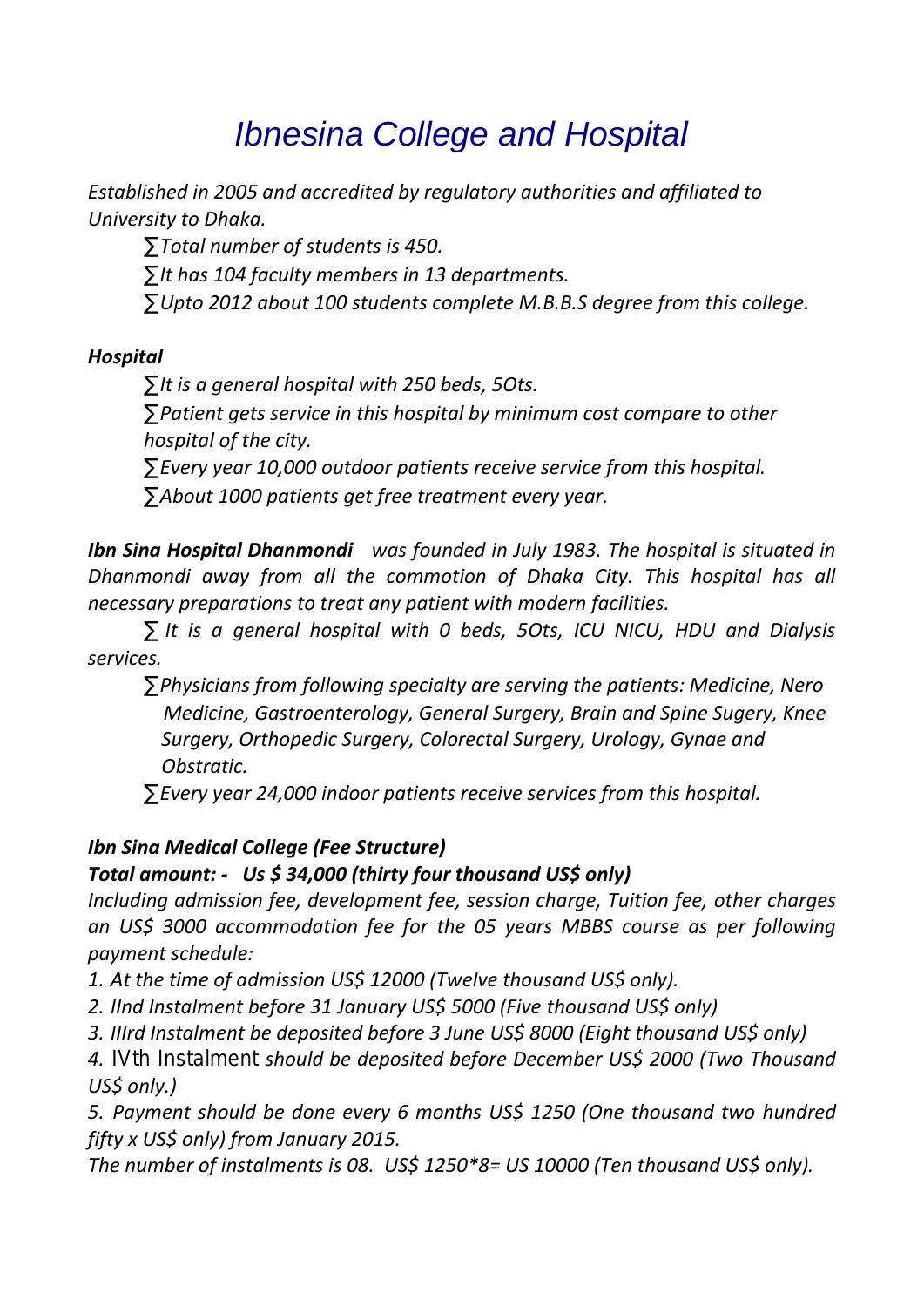### *Ad-Din Women's Medical College & Hospital*

*Ad-din Foundation was established in1980 with the aim of assisting the under privileged majority in Bangladesh. Its first project was building an orphanage in Jessore. During its three decades of development, Ad- din has existence its diverse projects in several parts of the country.*

*Ad- din's current projects include hospitals in Dhaka, Keranigonj, Jessore, Kushtia & Khulna; Medical Colleges in Dhaka, Keranigonj, Jessore & Khulna; Nursing Institutes in Dhaka, Jessore and Kushtia and a Women's Institute of Medical Technology in Jessore. There are also Mobile Eye Clinics, Projects on prevention of the disease AIDS and HIV, the virus that causes it. Other projects include Safe Water and sanitation, Health Insurance, Maternal- Child Health- Family Planning, Integrated Health and Microfinance.*

*Ad din Hospitals were established with the aim of providing affordable quality care. Ad-din chains of Hospitals are now recognized as centers of excellence acclaimed for their quality, affordability and patient friendliness.*

*The Ministry of Health and Family Welfare of the People's Republic of Bangladesh accorded approval to Ad din Women's College (AWMC) in 2008, Ad din Sakina Medical College (ASMC) in 2010, Bashundhara Ad din Medical College (BAMC) and Ad din Akij Medical College (AAMC) in2013.*

*The three Medical Colleges of A din are located in the heart of the cities of Dhaka, Khulna and Jessore. The BAMC was established in collaboration with the Bashundhara Group. It is located in the Riverview Project Area of Bashundhara at South Keranigonj, Dhaka.*

*Ad-din is trying to secure excellent teaching facilities and a dedicated team of faculty members some of whom are authorities in their own disciplines. Given the resources at its disposal, Ad-din continues to develop outstanding medical graduates who are both excellent in their clinical practice and equally conscious about their social obligations.*

#### *Vision*

*The Medical Colleges of Ad-din aspire to achieve national and international recognition for its patient care and for its capability to produce physicians with the essential knowledge, skills and professionalism to successfully continue their profession and pursue a career to better serve the nation through health promotion, prevention, treatment and medical research.*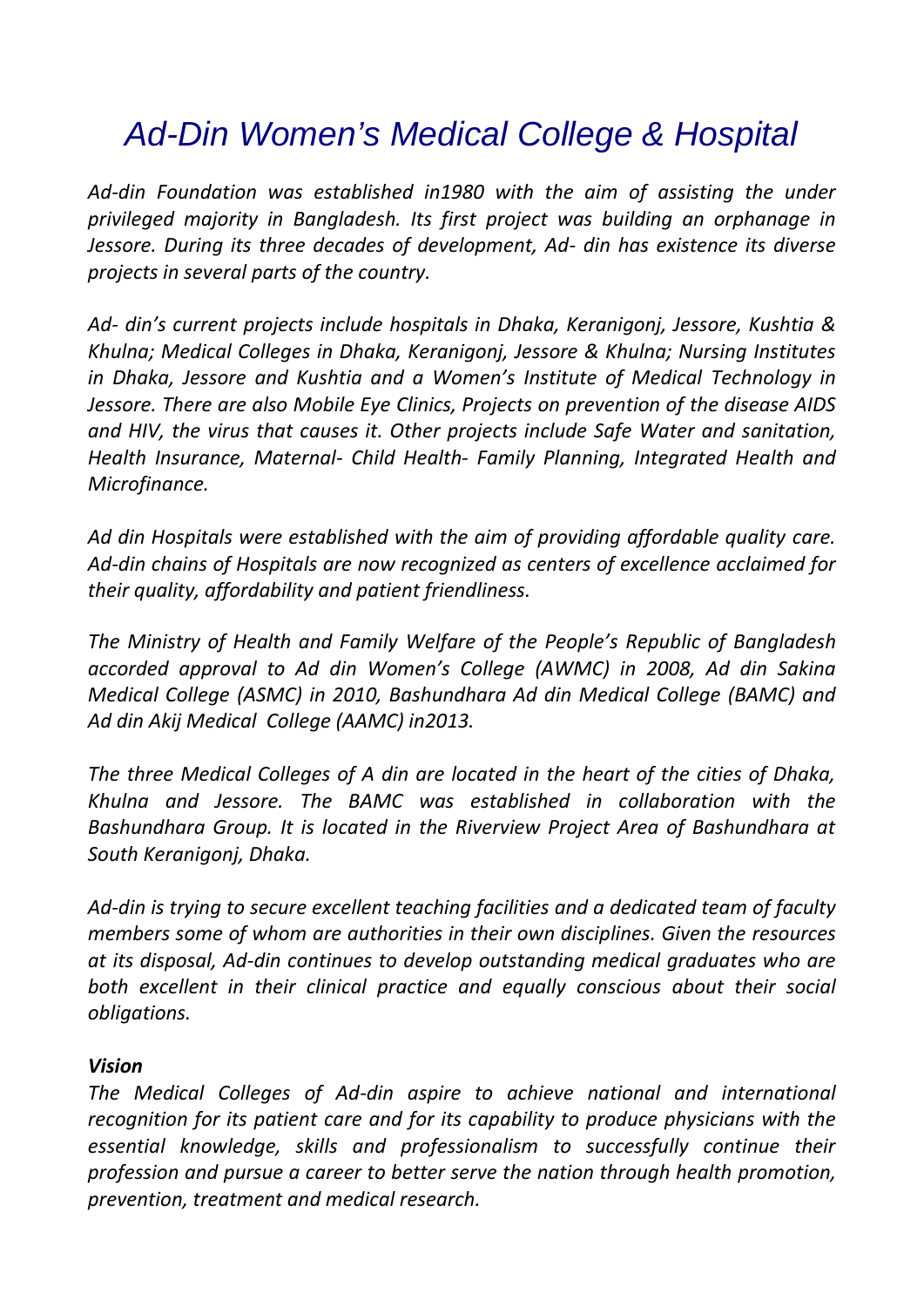#### *Mission*

*The mission of the Medical Colleges of Ad-din is to produce quality physicians who- Possess all essential knowledge, sill and professionalism as prescribe by the Bangladesh Medical & Dental Council (BMDC) and are capable of good medical practice with the habit of life-long learning.*

 *Possess the ability to work in different working situations and be future leaders of health care system.*

*Assist in meeting the health care and research needs of the country.*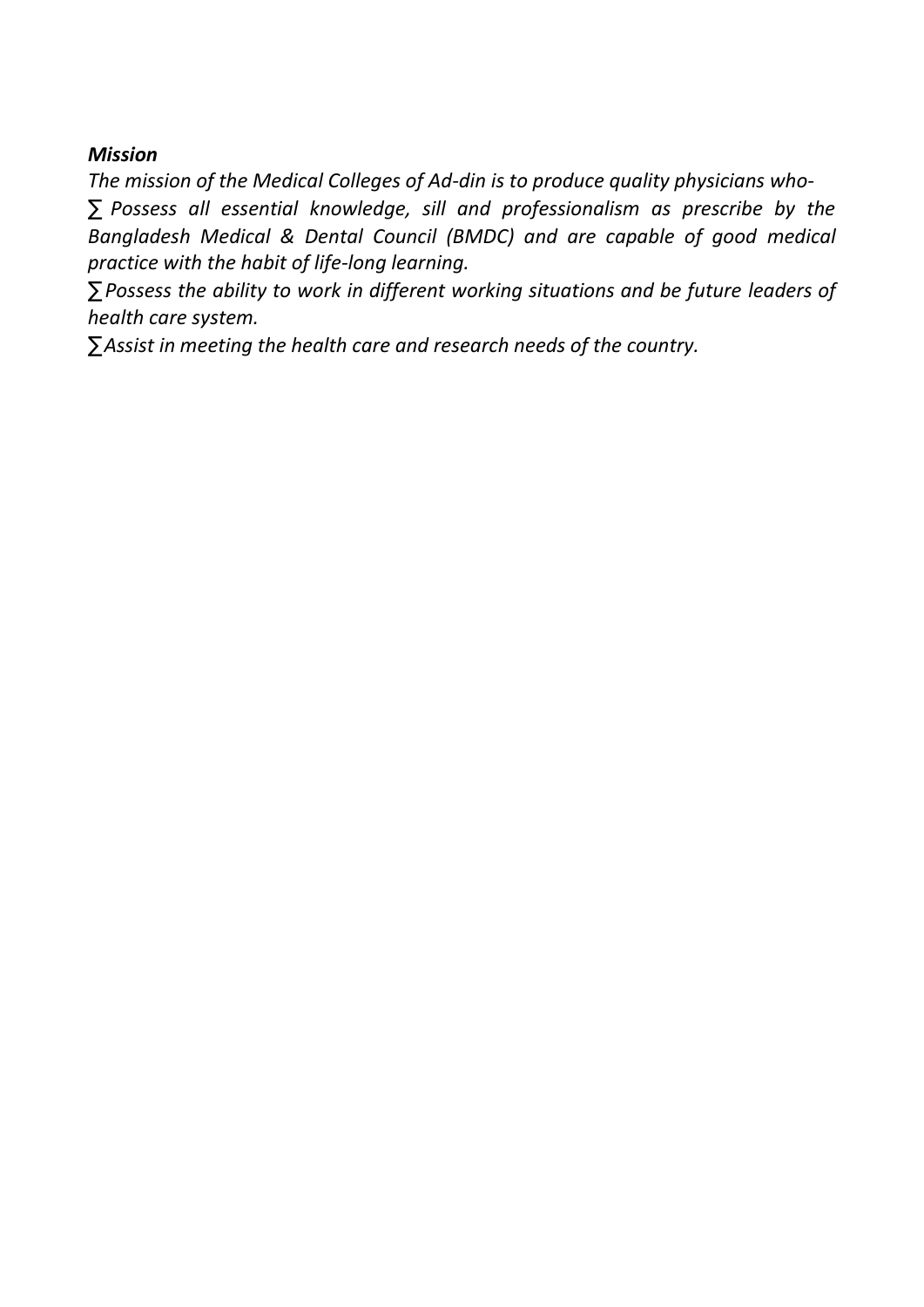### *Admission Process and Eligibility*

*Admissions to all colleges whether Govt. or Non Govt. is processed by the high commission of Bangladesh in various countries in the month of August every year for eligible students on the 10 and 10+2 qualification basis.*

*ELIGIBILITY: - Those students having net qualification of 10 and 10+2 or equivalent exam having minimum GPA equal to 8.0 pts.*

*SSC and HSC (10 & 10+2) exams with minimum 60% marks in biology in 10+2 class. Only fresh candidates who have appeared in CET only once whether in Govt. or Private Medical Colleges are eligible.*

### *System of Selection in Govt. Medical Colleges*

*The selection of students to Govt. medical colleges is done by competent empowered committee on the recommendation of foreign ministry of Bangladesh on the basis of merit and protocol. This empowered committee can increase or decrease the number of seats to any country to Which Bangladesh has reciprocal student exchange programme under the bilateral agreement with that country.*

### *College Placement*

*Allotment of colleges is done at the discretion of the health ministry to respective Govt. Medical colleges. Indian students are mostly placed in MCI recognized Medical College while as student of Nepal, Maldives, Srilanka and Pakistan etc. cannot claim admission to all MCI recognized Medical Colleges. Selection done in the month of December and regular class work starts from January every year. Medium of education is English but for his/her Own convince every student is supposed to learn Bengali Language.*

*MBBS course is of 5 years duration as is vogue in India and one year internship either in any medical College of Bangladesh or domicile of students.*

### *Award of Degree*

*MBBS degree is awarded after successful completion of three professional exams (i.e. First Prof Exam is after 1 ½, Second Prof Exam is of 2 years and Final Prof Exam again of 1 ½ year - total duration of course is 5 years).*

### *Semi Govt. and Private Medical Colleges*

*Besides three Semi Govt. Medical colleges located in Dhaka City, there are about 43 private medical colleges in Bangladesh located in all corners of that country, mostly owned by multimillionaire business tycoons apart from some trusts and welfare Societies. Worth to mention of these medical colleges mostly located in Dhaka City,*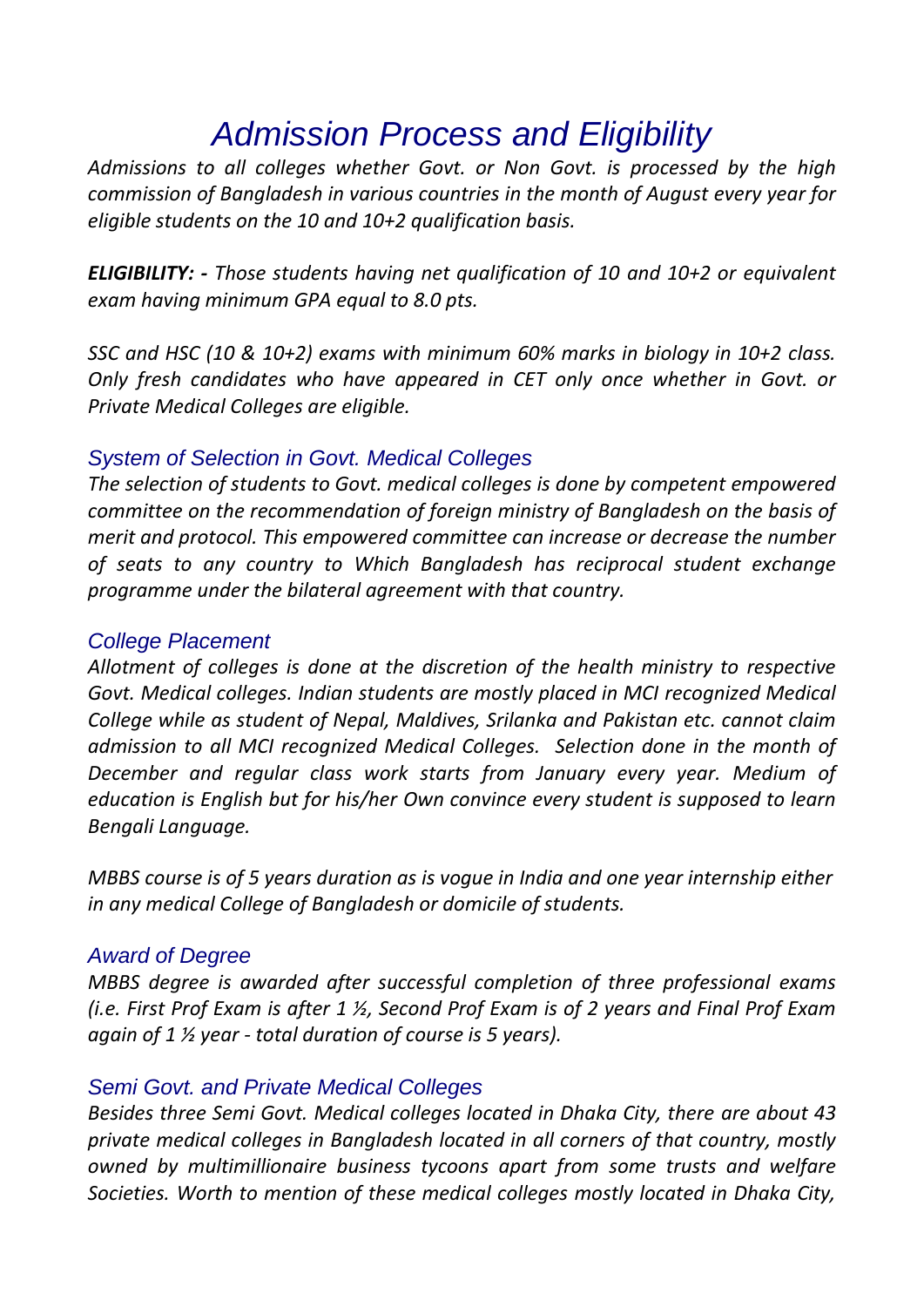*come under Dhaka University which have good faculty, clinical side as well as sufficient input of Patients and available facilities for the students.*

*Hostel to most of the Medical Colleges are available within or around the college campus.*

### *Donation & Capitation Fee to Private Medical Colleges*

*This varies from colleges to college in case of Foreign & SAARC Students. However donation and Tuition fee or SAARC students is much lower than Foreign students and every college has authority to admit the limited number of SAARC/ Foreign students. Initial development fee is deposited in a single instalment and annual fee after the interval of each academic year.*

*The money is paid through pay order / bank draft pledged to respective college management at the time of admission by the candidate personally and in no case through a third person.*

#### *Visa Facilities and Travel Documents*

*Visa is issued students to the selected students at different Bangladesh missions for a limited period of time. Students visa for multipurpose of time. Students visa for multipurpose, multi entry is issued after producing the below mentioned documents.*

*Genuine selection letter issued by competent authority.*

 *Equivalent cum eligibility letter is issued by the Director Medical Education & HMPD Bangladesh.*

 *Income certificate of Parents guarantying the sponsorship & behaviour of their ward.*

*Valid passport of domicile.*

### *How to Apply*

*In case of Government Colleges - equivalence and eligibility certificate by Director General Health is not required at all.*

### *Submission of Forms for Admission to Private / Govt. Medical Colleges*

*These forms are available for 2 weeks only in the mid of September at H/C of Bangladesh New Delhi and after properly filling up of the forms, these are to be returned along with a bank draft of USD in 50 only payable at Dhaka in favour of the director medical education & HMPD, D.G.H.S Mohakhali Dhaka along with a Xerox copy of all the relevant documents.*

### *Food Stuff*

*In entire Bangladesh, rice is a staple food along with seasonal vegetable and sea products.*